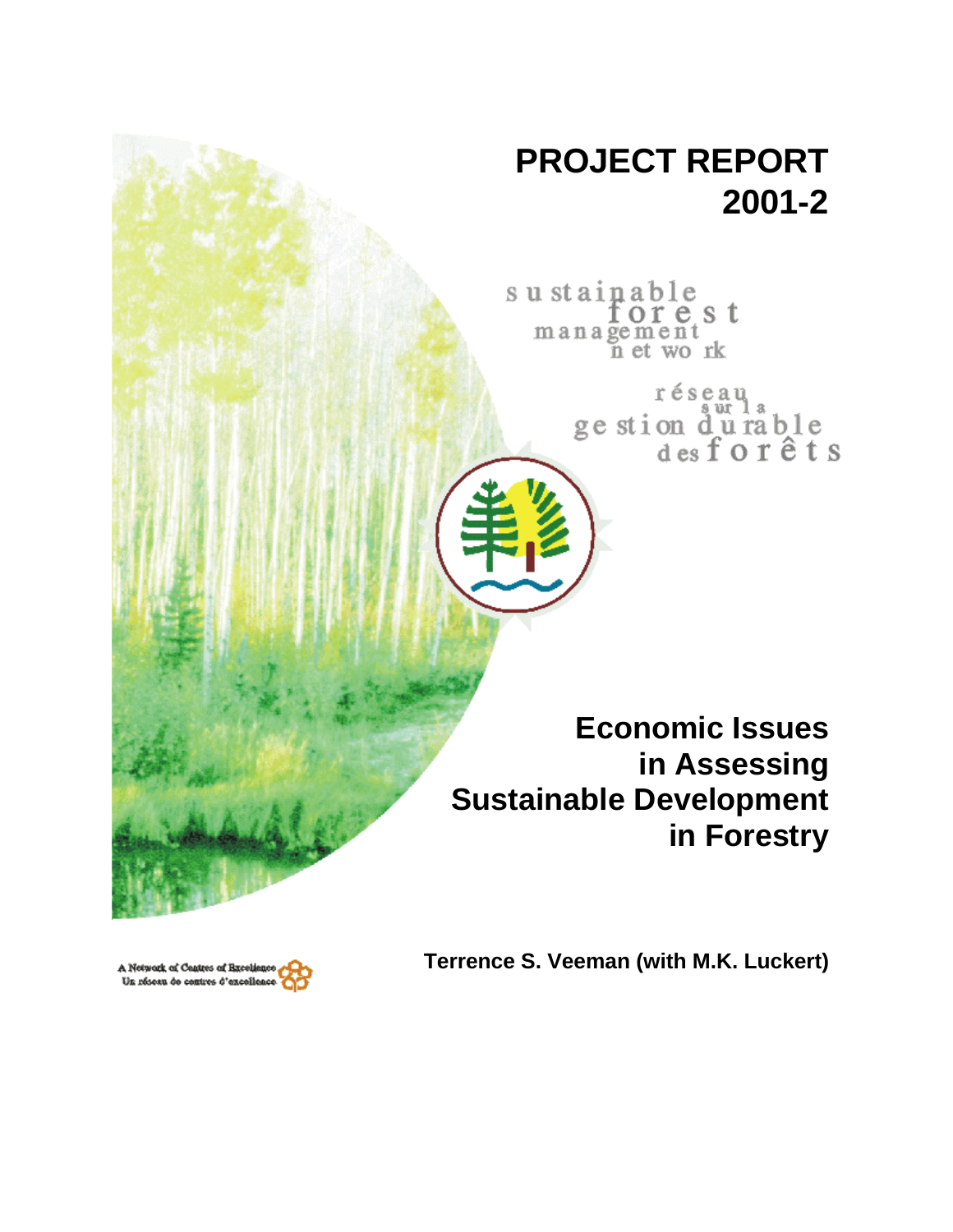For copies of this or other SFM publications contact:

Sustainable Forest Management Network G208 Biological Sciences Building University of Alberta Edmonton, Alberta, T6G 2E9 Ph: (780) 492 6659 Fax: (780) 492 8160 http://www.ualberta.ca/sfm/

ISBN 1-55261-108-6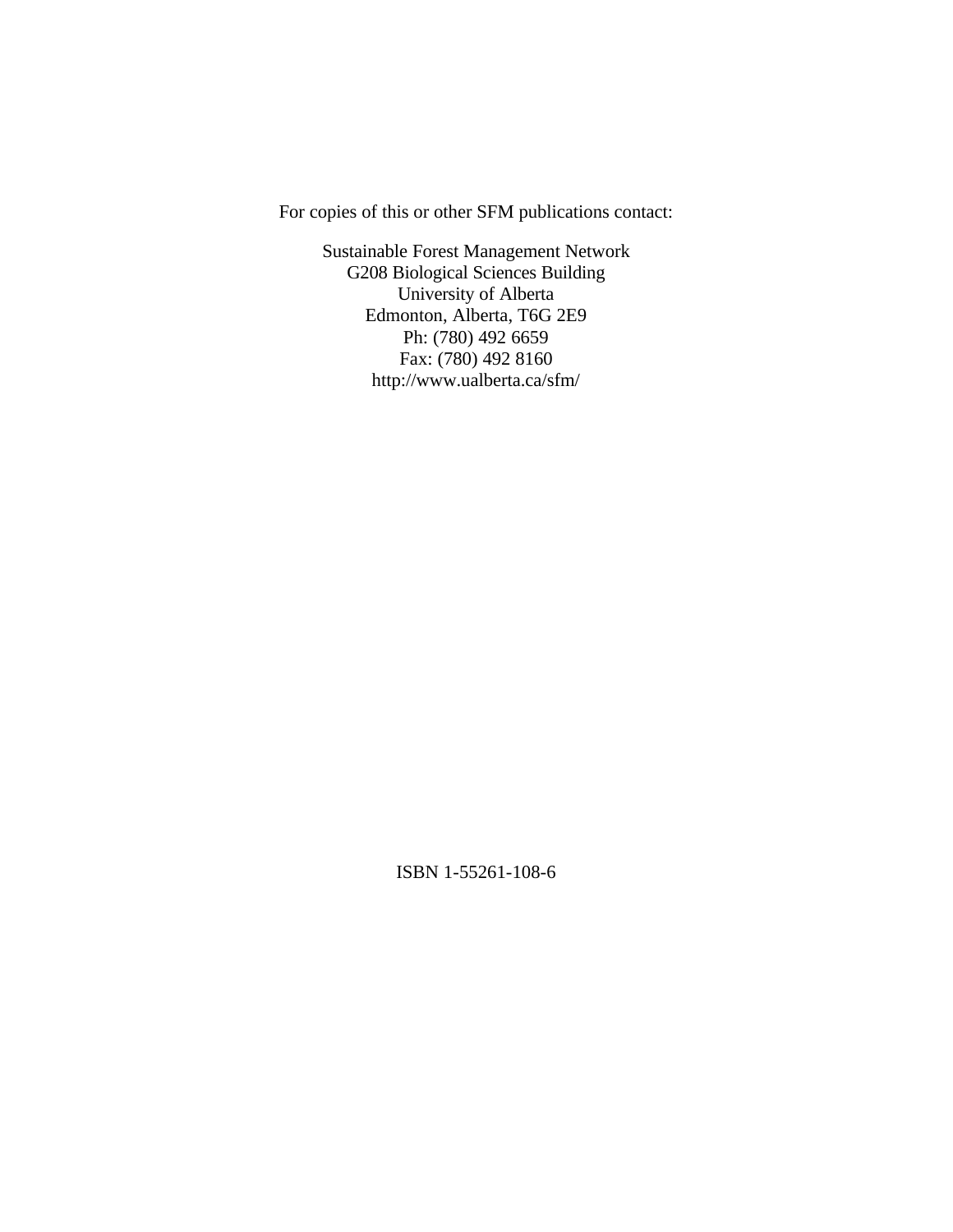# **Economic Issues in Assessing Sustainable Development in Forestry**

by

**Terrence S. Veeman (with M. K. Luckert)**

Sustainable Forest Management Network University of Alberta, Edmonton, Alberta

**December 2000**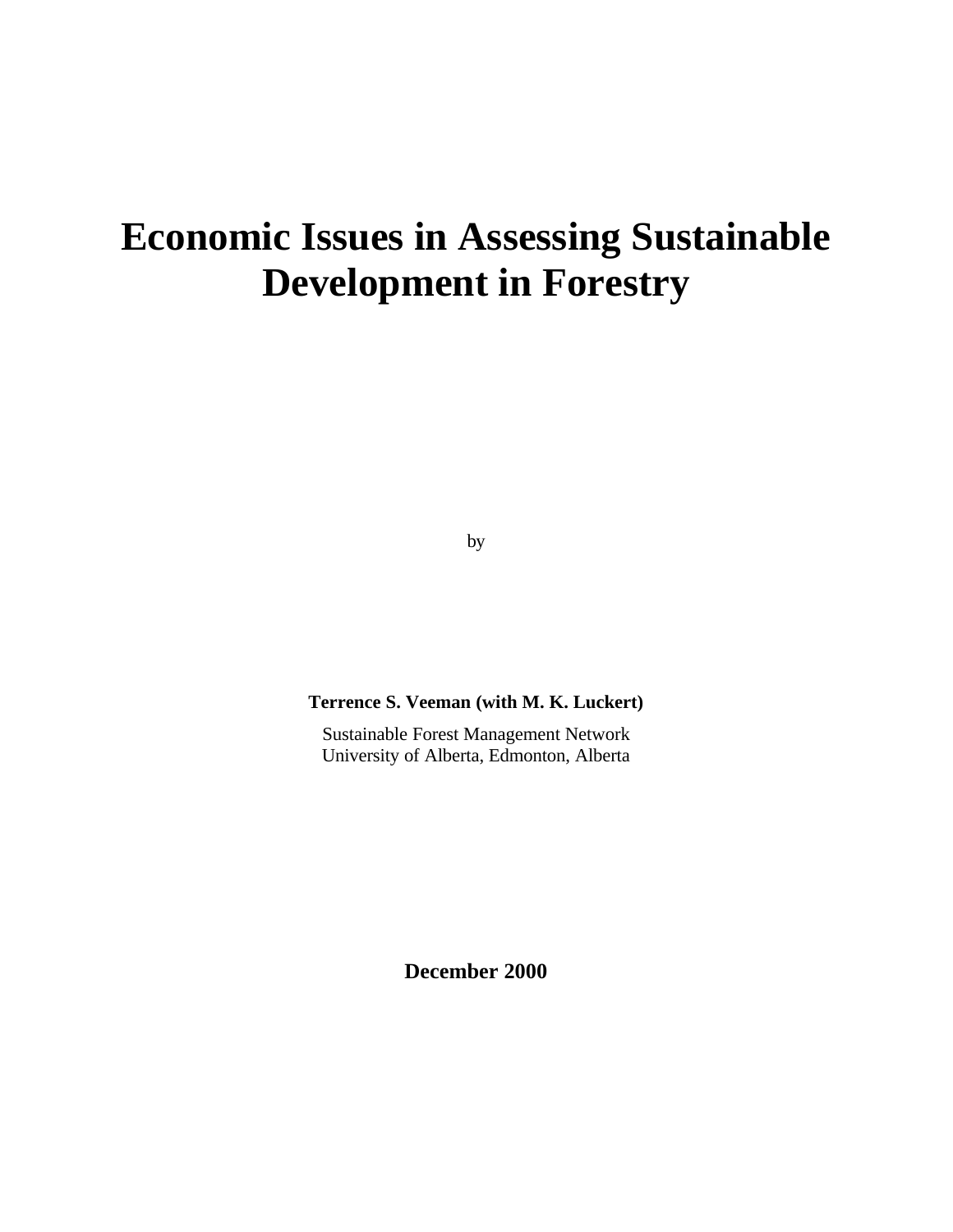results point to important aspects of individual choice that should be accommodated in the design of forest management policies. There is a preference for more stable and less variable flow of benefits as well as for sequences with losses ahead of gains. Hegan and Luckert's examination of the effectiveness and feasibility of the allowable cut effect (ACE) mechanism was based on a timber supply model covering a 200-year planning horizon. The simulations indicate that positive returns to ACE occurred only when operating under harvesting constraints with a mature starting forest and for AAC calculations that ignored deciduous volumes. And the positive returns were higher for extensive, rather than intensive investments. Combining these results with other potential impediments to the ACE, Hegan and Luckert conclude that the probability of tenure holders having incentives to undertake ACE investments is low.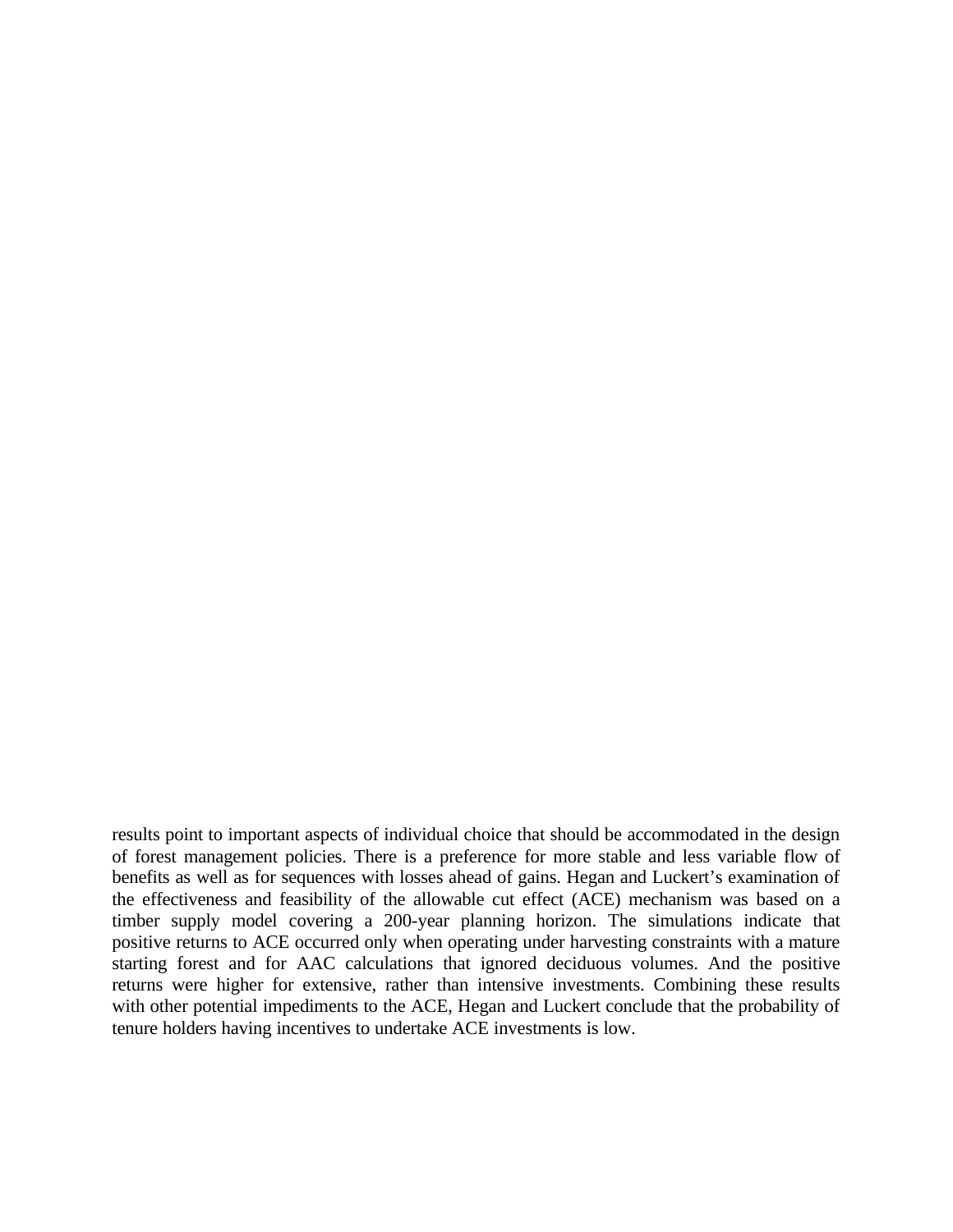## **ACKNOWLEDGEMENT**

Several institutions and individuals provided support. We are thankful to Mr. Cloude Roy and Mr. H.I. Simonsen, in the Canadian Pulp and Paper Association office in Montreal, and to Marie Louise Geadah, in Environment Canada office in Ottawa, for providing industry discharge data and other useful information. Bruno Pepin, Richard Landry, Pierre Gaudreau, Robert Traversy and Gery Welsh were helpful in obtaining data from Statistics Canada. Thanks are also due to Mr. Bruce R. Meyers of the Edmonton branch office of Statistics Canada. The study on time preferences benefited from the cooperation of many Public Advisory Committees (PACs) from the different Forest Management Agreements across Alberta. Their support is gratefully acknowledged. Finally, we would like to thank the Department of Rural Economy, University of Alberta, for continuous support throughout the project.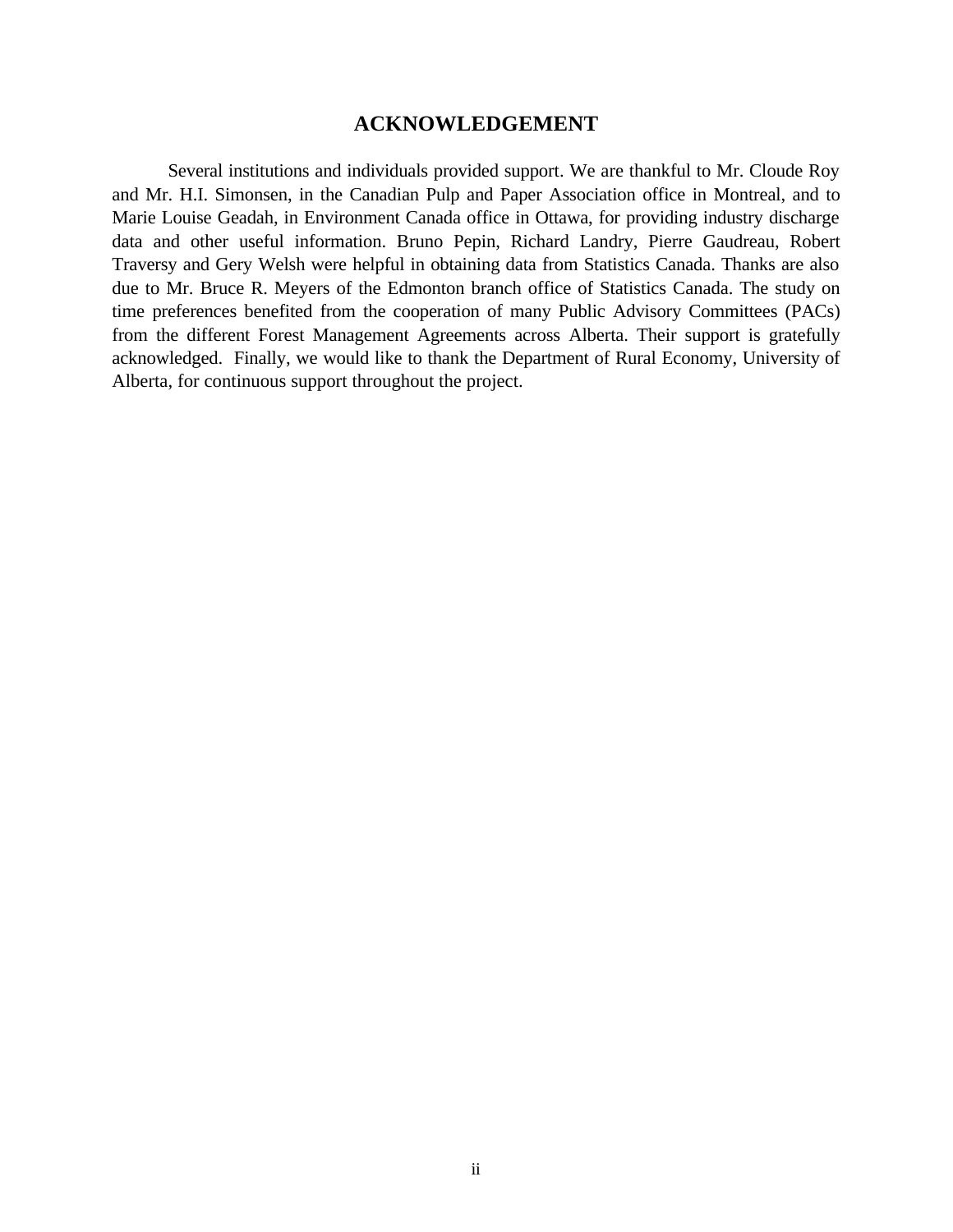## **INTRODUCTION**

Sustainable management of Canada's forests requires more comprehensive measures of reference regarding

forest resource use as well as an improved set of policies for the sector. The studies conducted under this project have attempted to tackle issues related to these aspects of sustainable forest management. The need for better measures of economic performance that reflect changes in social welfare, including environmental aspects, more accurately is now widely recognized. Conventional approaches to both productivity growth and national income ignore environmental effects and resource depletion. As a result, these approaches do not provide true measures of sustainability, profitability and competitiveness of the sector. The environmentally sensitive productivity (by Hailu and Veeman) and green accounting (by Pearson) components of this project address these issues within the context of the forest sector. Environmentally-adjusted productivity growth is, arguably, the single most important indicator and determinant of long run sustainability and yet it is not a CCFM indicator. The investigation into the public's time preference undertaken by Taylor suggests important patterns of choice that should be taken into account by a forest management scheme aiming at the exploitation of the forest as a public resource. The final component of this project (by Hegan and Luckert) examines the effectiveness as well as economic rationality of the allowable cut effect (ACE) mechanism that has been proposed as a way to intensify forest management efforts for the benefit of future generations.

#### **Environmentally Sensitive Productivity Analysis**

The studies conducted under this sub-project address important shortcomings in previous approaches to the measurement of productivity growth in forest industries. Conventional measures of productivity change concentrate on marketed inputs and outputs by ignoring changes in the environmental effects of economic activity. These conventional measures credit an industry for its production of marketable outputs but not for its use of inputs to produce improved environmental quality through pollution abatement. Thus depending on the actual trends in the industry, these conventional measures could overestimate or underestimate the true measure of progress that would be obtained if environmental effects like pollutant or undesirable outputs were incorporated into the analysis (Repetto et al. 1996). As a result, this shortcoming of conventional approaches to the measurement of economic performance could lead to misguided policy recommendations. For example, conventional analyses could lead to policies biased against investment in research and development by understating true productivity improvement in industries that have been devoting an increasing share of resources for pollution abatement activities.

Correction for changes in environmental effects is, therefore, very important in forest industries, which have significant environmental effects. The Canadian pulp and paper industry, for example, has been a significant source of water pollution, accounting for about 50 percent of the waste dumped into the nation's waters (Sinclair 1990). At the same time, this industry has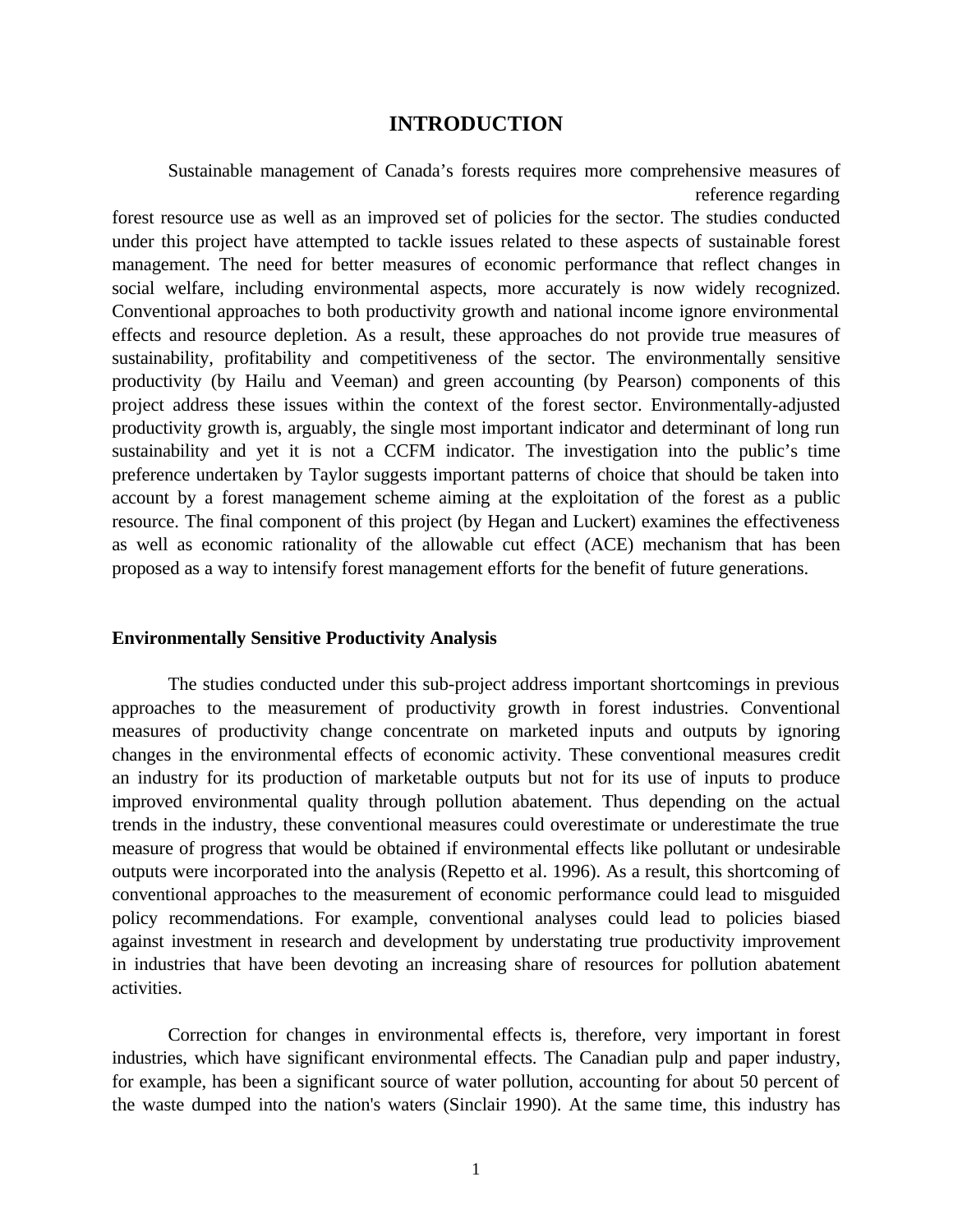spent large sums of money to reduce pollution output. As a result, the output of water pollutant and other pollutant from this industry have been reduced dramatically in the last four decades. Previous studies on the productivity growth of this industry have ignored these environmental benefits and thus do not provide an accurate picture of the performance of the industry over the last four decades. Similarly, studies on forest harvesting industries have followed the conventional approach. Moreover, previous studies on the forest harvesting industries have focused at the national level of aggregation without examining differences in the regional levels of technical efficiency. The productivity research undertaken under this project examined productivity trends in both the pulp and paper and the boreal logging industries using both conventional and environmentally sensitive approaches. The study on the boreal logging industry was also conducted at the regional level of analysis and attempts to explain differences in performance among the boreal regions using variables that reflect regional socio-economic and forest characteristics.

## **What is productivity?**

Speaking broadly and informally, productivity is about how much we get in products or services out of the scarce resources we utilize. Productivity is one of the major things that economics is fundamentally about, whether the economizing is from the point of view of an individual, a firm, an industry, a nation, or the global economy as a whole. At the firm and industry levels productivity determines competitiveness and profitability. At the national and global levels, productivity is one of the most important determinants of standards of living. What appear to be small changes in productivity growth rates may compound over time to cause serious economic consequences. Thus there is no wonder that changes in productivity growth attract serious attention from economists, politicians, the business community and others.

## **What are the sources of productivity growth?**

Productivity gains or losses occur due to at least the following three important factors: changes in the degree of efficiency with which resource inputs are utilized, changes in the state of the technology, and changes in the scale of production

## **What are the problems with conventional approaches?**

Since productivity is about how much we get out of the *scarce resources* we utilize, it is necessary to measure the outputs and inputs of our productive activities more comprehensively. Our scarce resources include not only the resources that are marketed but also non-marketed, unpriced or poorly priced components such as our *natural resources* and the *environment*. The problem with conventional measures of productivity growth (as well as conventional approaches to national income accounting or economic analysis in general) is that our natural resources and the environment are treated as 'external' to the economy and ignored. Conventional measures depict distorted pictures of true productivity growth and the sustainability of our economic activities. They can lead to misguided policy choices. Therefore, we need environmentally-adjusted productivity measures that focus not only on marketed inputs and outputs, but also on proper accounting for the utilization of our natural resources as inputs as well as the use of the environment as a recipient of the 'undesi pollutant outputs of our activities.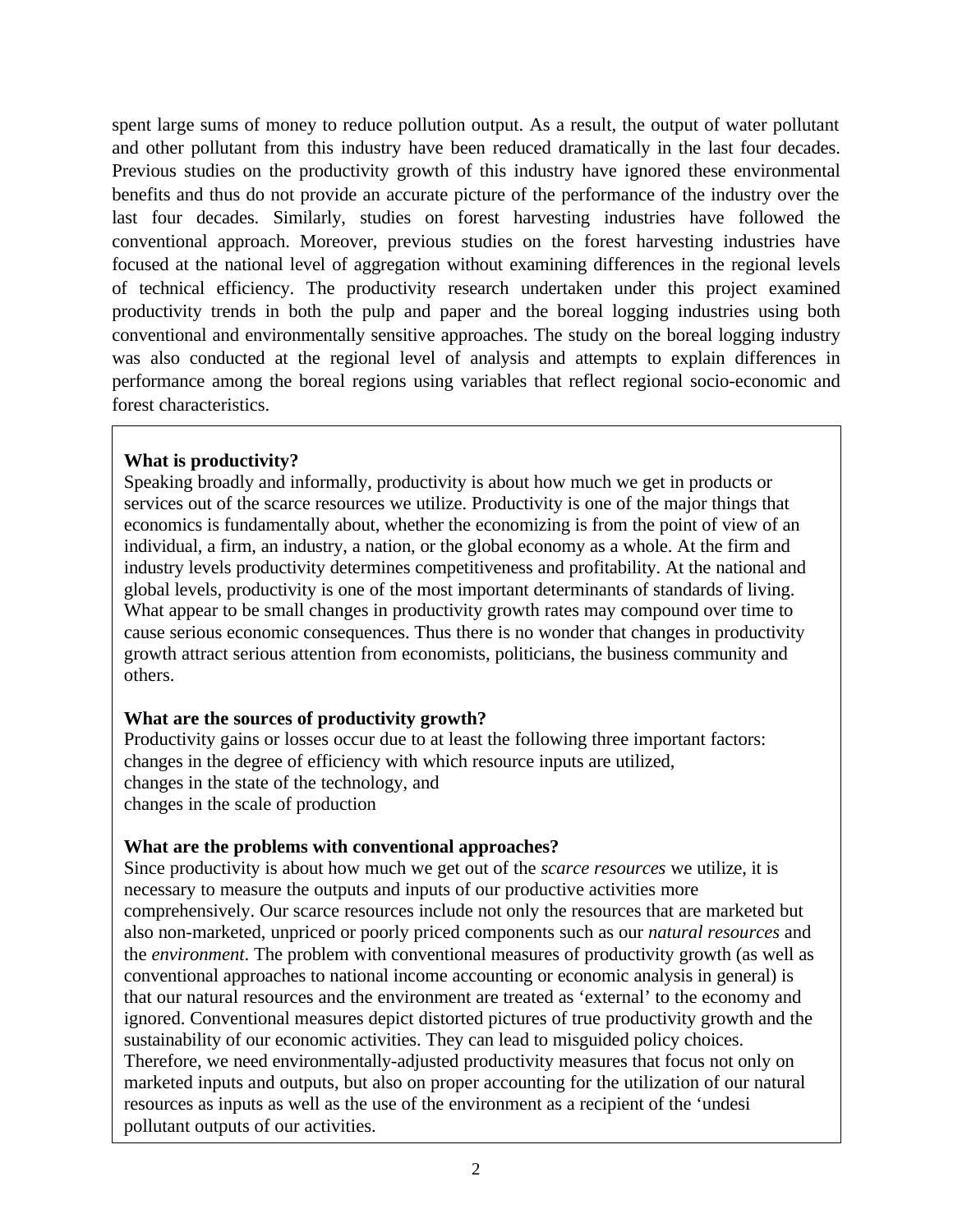#### **Macro-economic Sustainability Indicators**

Recently efforts have been made to include environmental and natural resource depletion in economic income accounting measurements. Various "rules" for sustainable development have been put forward in recent years, but none of these can be readily operationalized. This leaves the next best alternative of tracking our progress toward a sustainable path using indicators of sustainability. Macro indicators of sustainability have the advantages of relatively broad applicability and unambiguous interpretation. In this research, two macro indicators of sustainability are assessed and empirically implemented with respect to Alberta's forest industry and oil and gas industry. These are environmentally-adjusted gross domestic product (GDP), or "green" GDP, and the Pearce-Atkinson measure (PAM) of weak sustainability. This work applies two of these indicators of sustainability to Alberta for the period 1975 to 1995, focusing on the forestry and energy industries. Tamai MSc thesis research extends the green forest GDP accounting to the national level.

#### **Time Preference and Tenure Rights**

There are two major lines of research under this sub-project. The first focused on policy issues relating to time preference and attempted to answer the following question: What characteristics of forest management policy are preferred? This question was answered with respect to four different forest management attributes. The first is the public's time preference or preference regarding the evenness of the flow of benefits. The second attribute explored relates to how individuals view the temporal ordering or sequencing of gains and losses with regards to timber and recreational benefits. The possible dependence of the individual discounting rates on the nature of the good (particularly, timber versus recreational benefits) or a "goods effect" was the third attribute explored in this study. The fourth attribute relates to uncertainty or variability in the flow of benefits. This study also explored how individual demographics influence choices regarding these attributes. The results offer insights into the public's preferred order of characteristics for intertemporal forest management scenarios.

The second line of research under this sub-project related to the analysis of the effects of an allowable cut effect program. The ACE is a form of sustained yield policy that allows tenure holders who invest in certain silvicultural and management practices that increase future yields to be rewarded with an increase in their current annual allowable cut (AAC). The Alberta Forest Service is considering using the Allowable Cut Effect (ACE) program to encourage forest tenure holders to engage in effective forest management (EFM). This study derives theoretical estimates of the volume returns to ACE investments with varying constraints imposed on the forest. In addition, it explores the pragmatic question of the financial feasibility for tenure holders of adopting sustained yield programs such as ACE.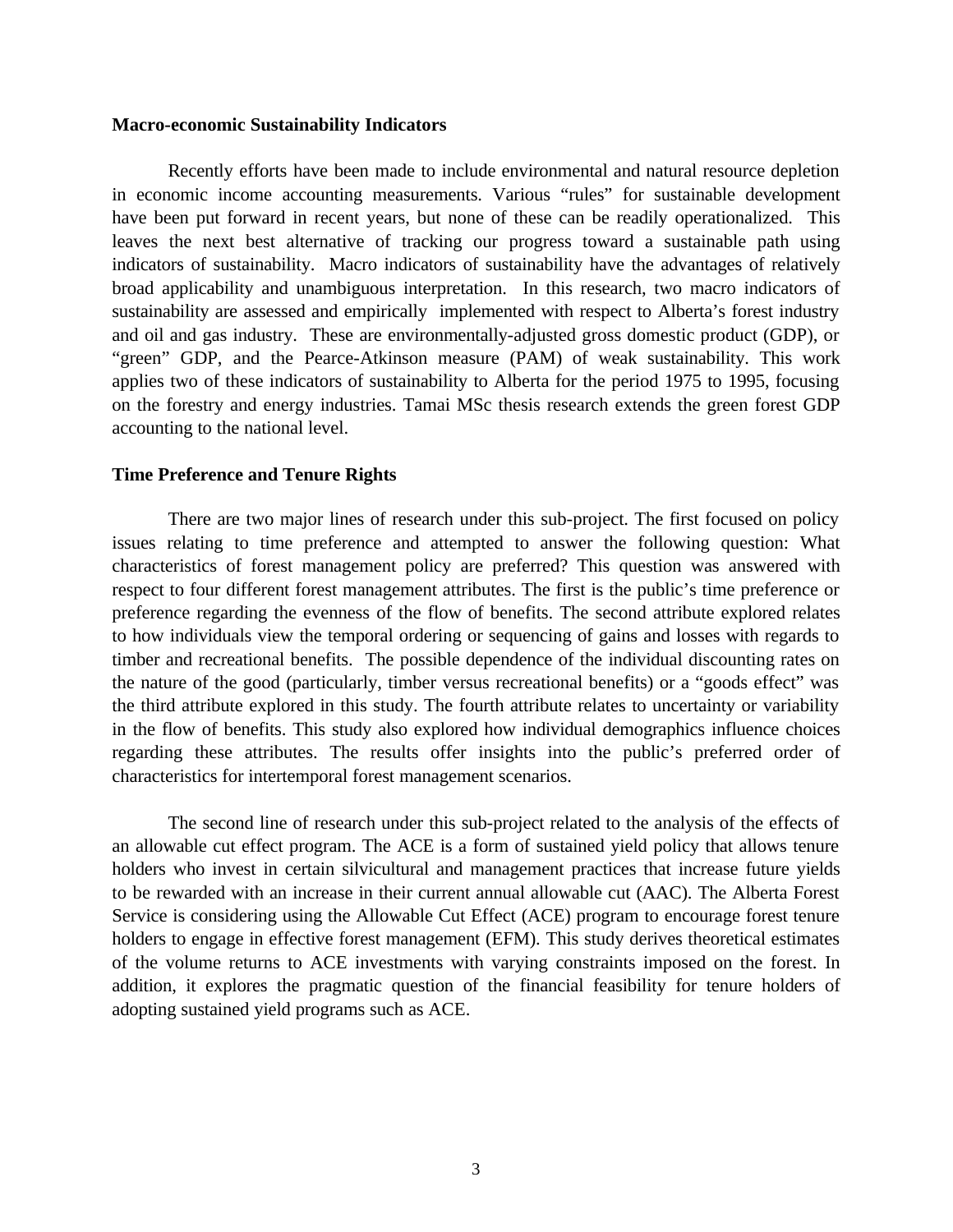## **SUMMARY OF DATA ANALYSIS**

#### **Environmentally Sensitive Productivity Analysis**

#### *Pulp and paper industry*

#### Data and analytical techniques

Industry aggregate time series data for the period from 1959 to 1994 was used. Each of these 36 observations includes data on four desirable outputs, two undesirable outputs and seven inputs. The marketable outputs identified in the study are wood pulp, newsprint, paper other than newsprint, and paperboards and building boards. Biological oxygen demand (BOD) and total suspended solids (TSS) are the two undesirable outputs included in the analysis. The seven input categories are energy, wood residue, pulpwood, non-wood materials, production labour input, administration workers, and capital. These data are described in more detail in Hailu (1998).

Input distance functions are used to model the production technology of the Canadian pulp and paper industry.<sup>1</sup> Input distance functions are capable of handling multi-output technologies and require only quantity data on inputs and outputs. The reciprocal of the input distance function value provides an input-based measure of technical efficiency. Input-based measures of technical change can also be easily obtained from the input distance function. The input-based Malmquist index of productivity change due to Caves, Christensen and Diewert (1982) is also defined in terms of input distance functions. The Malmquist index is used to summarize productivity growth trends in the Canadian pulp and paper industry over the period from 1959 to 1994. More details on the choice of techniques and productivity measures are provided in Hailu (1998) and Hailu and Veeman (2000).

For the case of a production technology using N inputs to produce M outputs, Shephard's (1953, 1970) input distance function can be defined as follows, after the introduction of a time trend in our particular case to capture technological change,

$$
D(u, x, t) = \sup_{q} \{q : (u, \frac{x}{q}) \in Y(t), q \in R_{+}\}\
$$
 [1]

where: x and u are, respectively, the input and output vectors; t is the time trend variable; and Y(t) is the technology (or production possibility) set at time t. In other words, the value of the input distance function measures the maximum amount by which the input vector can be deflated, given the output vector. It measures the minimal proportional contraction of the input vector required to bring it to the frontier of the input requirement set for the output vector.

<sup>&</sup>lt;sup>1</sup> The analysis of this industry was also conducted using nonparametric methods. To save space, we will limit our discussion to the input distance function modelling only in this report. The results from the nonparametric approach corroborate those obtained from the input distance function approach. More details about the nonparamteric analyses are available in Hailu (1998) or Hailu and Veeman (1998).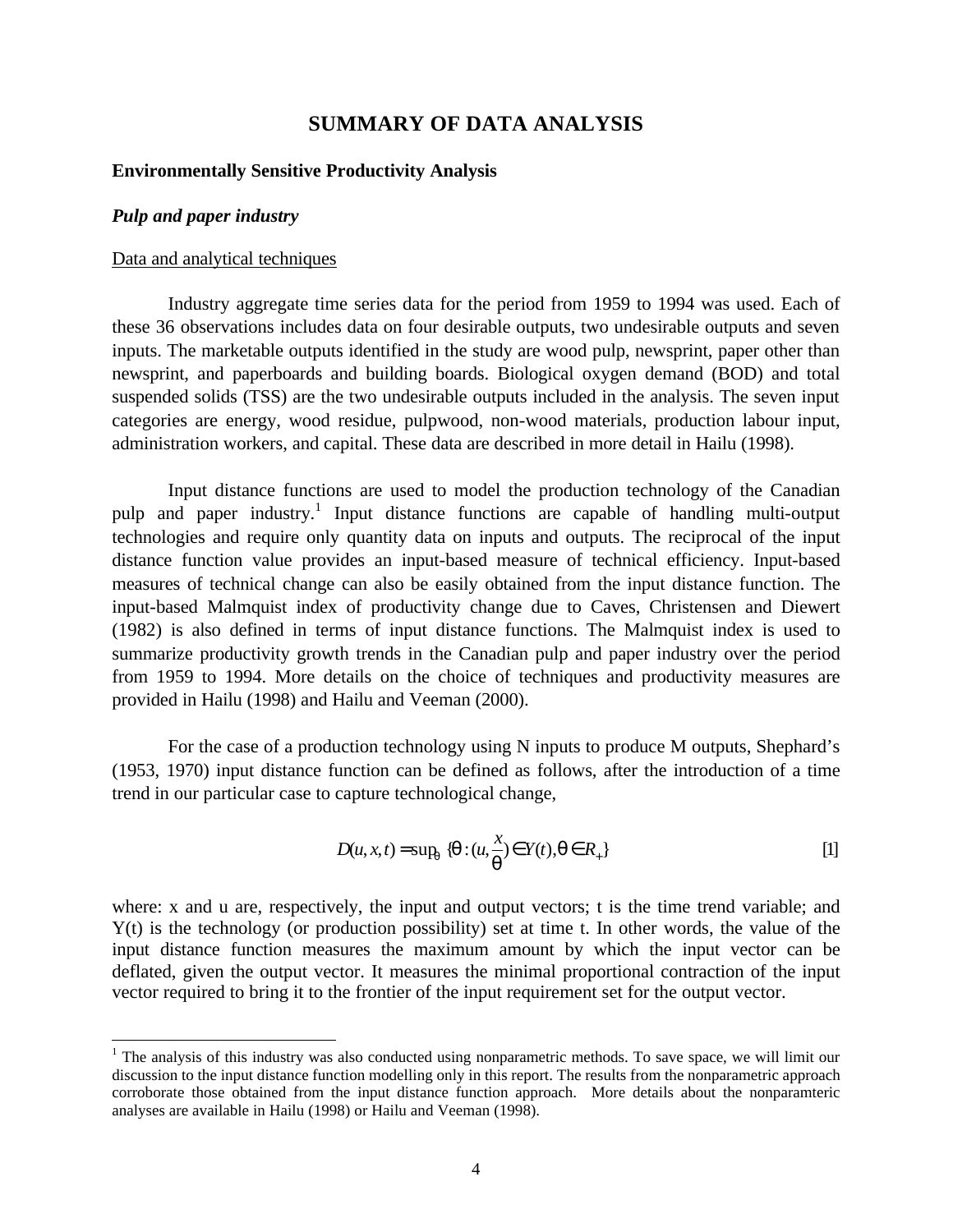The input distance function is concave and homogeneous of degree one in inputs. We also distinguish between the derivative properties of the input distance function with respect to desirable and undesirable outputs. The input distance function is required to be non-increasing in desirable outputs but non-decreasing in inputs. The function is also required to be non-decreasing in undesirable outputs to take into account the costly nature of pollution abatement.

Once the representation of the technology is properly characterized to recognize that pollution abatement is costly, the environmentally sensitive input-based measures of productivity change are sensitive to changes in undesirable outputs and properly take into account the use of resources for pollution abatement purposes. See Hailu and Veeman (2000) for more details.

The input-based measure of technical change is defined as the rate at which inputs can be proportionally decreased over time with outputs held constant. This rate is computed as the derivative of the input distance function with respect to the time trend variable. To measure productivity change due to technical change and variations in the degree of technical efficiency, the Malmquist index due to Caves, Christensen and Diewert (1982) is used. The calculation of the growth rate in the Malmquist index was carried out using the following formula:

$$
lnM(x^{t+1}, x^t, u^{t+1}, u^t) = \{lnD(u^t, x^t, t) - lnD(u^{t+1}, x^{t+1}, t+1)\} + \{TC_x(u^{t+1}, x^{t+1}, t+1) + TC_x(u^t, x^t, t)\}/2
$$
\n[2]

The first term in square brackets measures the rate of improvement in technical efficiency between period t and t+1. The second term represents the estimated rate of technical change over that period obtained by averaging the technical change growth rates for periods t and t+1.

Not only does the distance function approach not require external estimates of pollution damage values, but it can also be used to derive pollutant shadow prices that indicate the *marginal* costs of pollution abatement to the producer. These marginal abatement cost estimates are useful for further economic analysis and for guiding environmental policy. The marginal costs of pollution abatement are computed based on the producer marginal rate of transformation between pollution abatement and desirable outputs as calculated from the estimated input distance function.

The translog functional form is chosen for the input distance function and its parameters are estimated using mathematical (goal) programming. The estimation method relies on the minimization of the sum of deviations of the values of the function from the frontier that is being estimated, subject to the appropriate monotonicity, homogeneity and symmetry conditions. An additional constraint imposed for the estimation is the requirement that the value of the input distance should be equal to or greater than unity for all observed input-output combinations.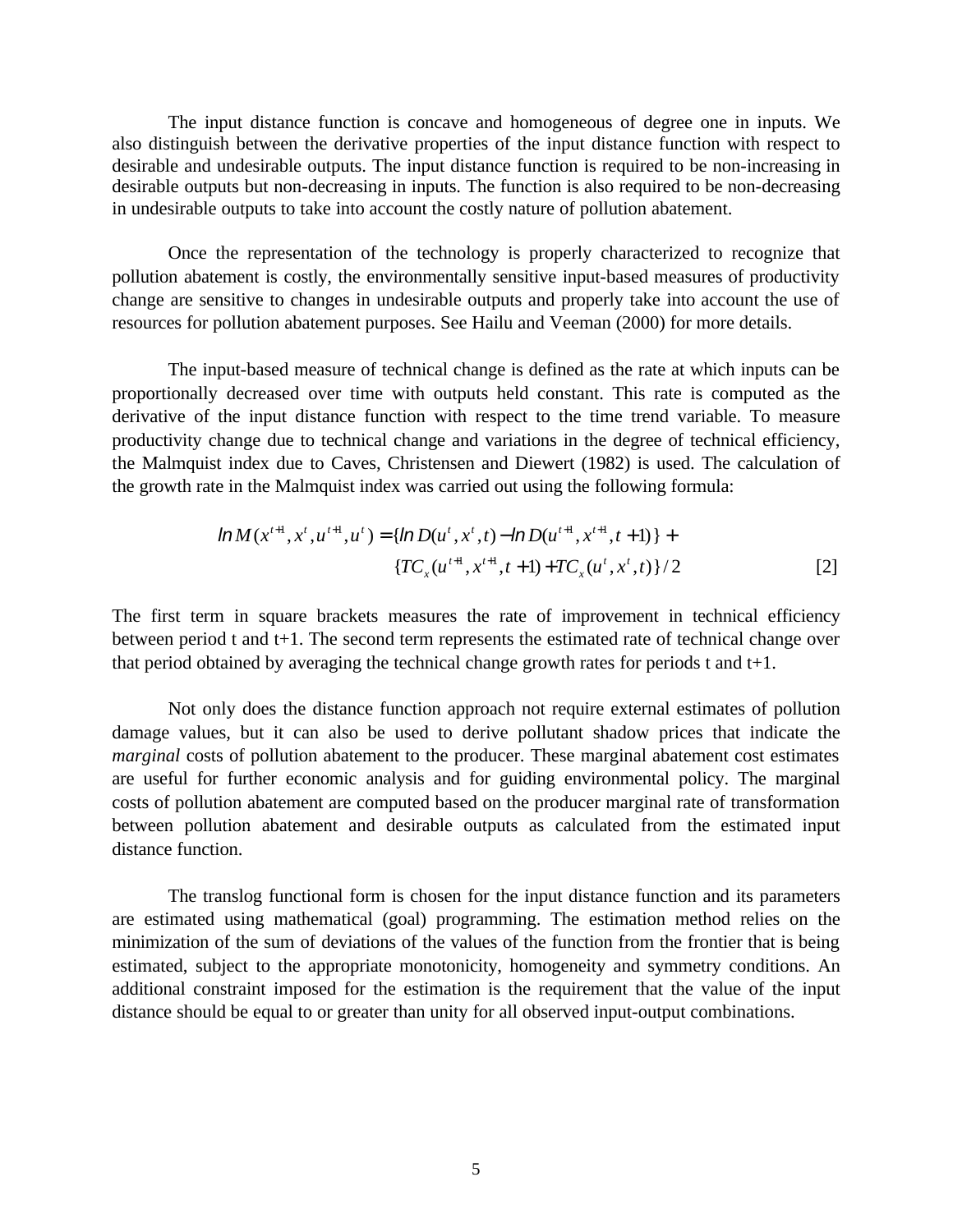#### Productivity growth estimates

For comparison purposes, productivity growth estimates were computed with and without considering pollutant outputs. The results are discussed briefly below. More details on these are available in Hailu and Veeman (2000) or Hailu (1998).

When the conventional approach that ignores pollutant outputs or pollution abatement activities is followed, the results indicate that the average rate of productivity growth in the industry was only 0.19 percent per year over the 1959 to 1994 period. The estimates also indicate that most of this productivity growth occurred in the 1980s (0.99 percent per year) and the early 1990s (3.95 percent per year). The 1960s and the 1970s were marked by periods of productivity decline (-1.55 and –0.74 percent per year, respectively) according to the results from input distance function analysis without pollutant outputs.

Productivity growth estimates, however, change dramatically when pollutant outputs are incorporated into the analysis. The average annual growth rate of the Malmquist index obtained from the input distance function that includes undesirable outputs is 1.00 percent. This estimate is substantially higher than the rate of 0.19 percent calculated from the input distance function involving no pollutant outputs. The results also show that most of the productivity growth in the Canadian pulp and paper industry occurred in the period after 1982 and was fastest in the first half of the 1990s. Mean productivity growth estimates of  $-0.12$ ,  $-0.32$ , 1.84 and 4.19 percent per year were obtained for the 1959-1969, 1970-79, 1980-89 and 1990-94 periods, respectively.

We observe differences between the conventional and the environmentally sensitive input-based estimates of productivity growth because the latter is sensitive to changes in pollutant outputs and credits the industry for pollution abatement activities while the conventional measure does not. The industry has been reducing its BOD and TSS outputs at average annual rates of 3.3 and 5.9 percent, respectively, between 1959 and 1994. See Figure 1. The conventional productivity measure, by neglecting these reductions, fails to indicate that a higher percentage of inputs could have been saved if there were no pollution abatement. The environmentally sensitive productivity measure, on the other hand, leads to higher productivity growth estimates for the industry because this measure is based on the measurement of the input savings that would be achieved if not only desirable outputs but also undesirable outputs were held constant. In other words, the environmentally sensitive productivity measure credits the industry, not only for its production of marketable outputs but also for its production of better environmental quality through pollution abatement. Thus the environmentally sensitive measure is a better indicator of true productivity growth and the contributions of the industry from the social point of view.

In sum, according to the conventional measure, the productivity of the Canadian pulp and paper industry increased by only 7 percent over the entire 36 year period from 1959 to 1994. By comparison, the results from the analysis with pollutant outputs indicate that the industry was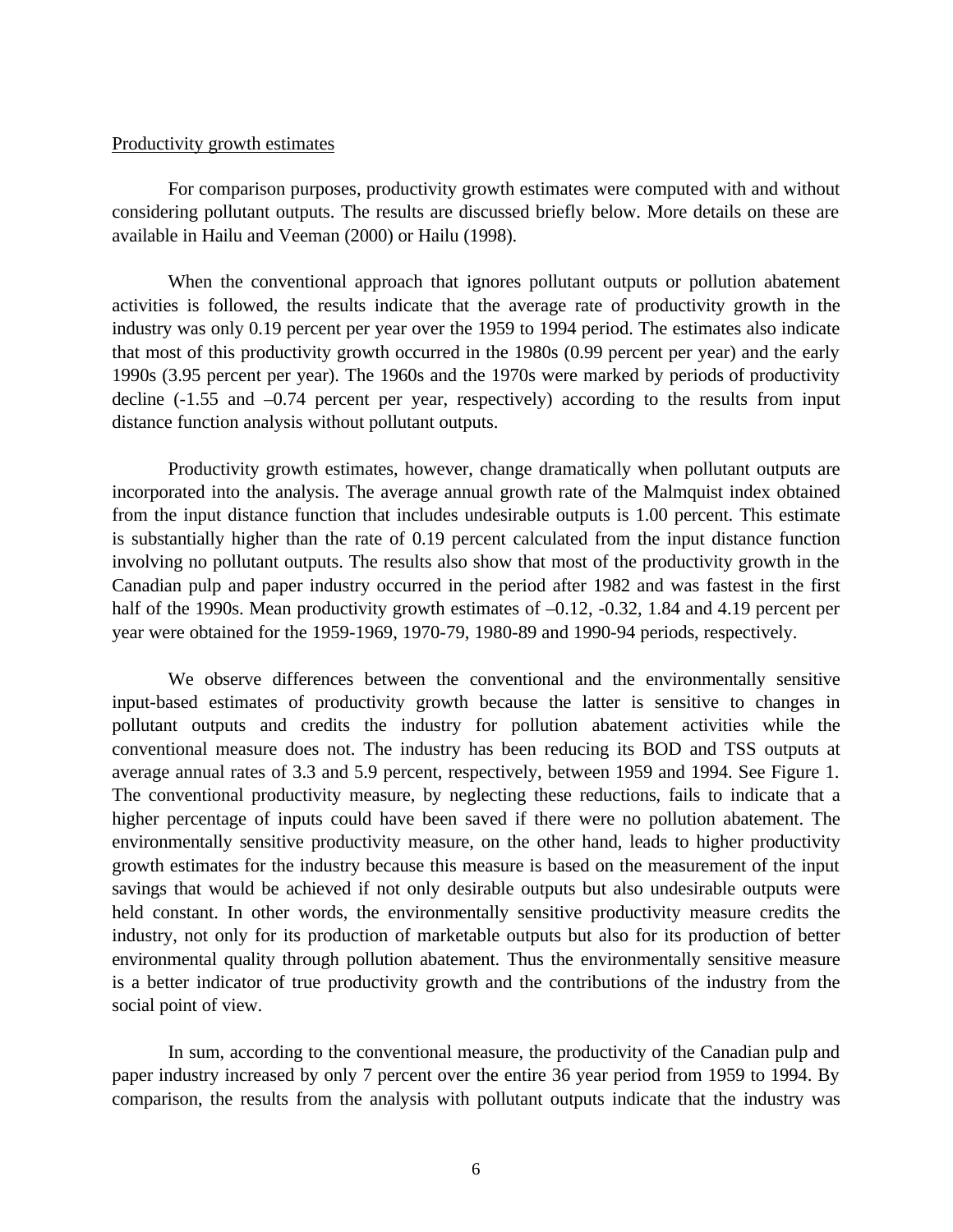41.8 percent more productive in 1994 than it was in 1959. These productivity indexes are plotted in Figure 2.

The producer marginal cost of abatement for BOD were generally less than \$100 for the first two decades covered in this study. The average shadow prices for the 1960s and the 1970s were very close. The prices for the 1980s and the 1990s are, however, much higher. The average BOD shadow price increases from \$34 for the 1970s to \$147 per metric tonne for the 1980s and to \$436 per metric tonne for the period from 1990 to 1994. The average value of the BOD shadow prices for the period 1959 to 1994 is \$123 per metric tonne.

The marginal abatement cost estimates for TSS were generally found to be higher than those obtained for BOD. For the period from 1959 to 1994, the average of the TSS shadow prices was calculated to be \$286 per metric tonne. Like the BOD prices, the TSS prices show increasing trends over time. TSS shadow price estimates ranged between \$100 and \$300 during the 1960s and 1970s with average values of \$161 and \$157 per metric tonne, respectively. Average prices of \$365 and \$663 per metric tonne of TSS were calculated for the 1980 to 1989 and 1990 to 1994 periods, respectively.

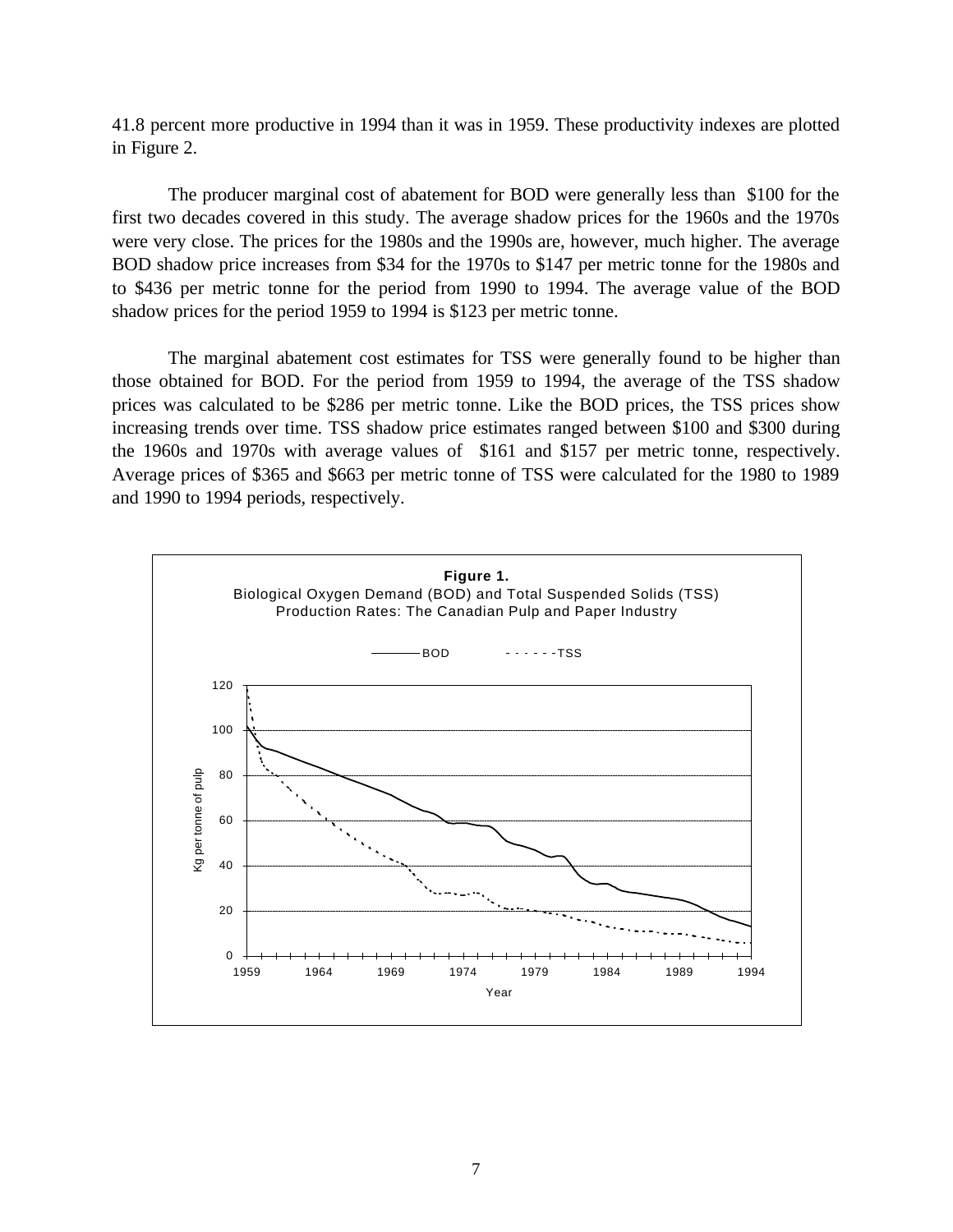

#### *Boreal logging industries*

#### Data and analytical techniques

A panel data set covering the period from 1977 to 1995 and six regional boreal logging industries was used for this analysis. The regions or provinces included in the study are Newfoundland, Quebec, Ontario, Manitoba, Saskatchewan, and Alberta. Output is measured as total roundwood production, measured in thousands of cubic meters. Three capital and three other inputs are identified for the study. The three capital inputs are building construction capital, engineering construction capital and machinery and equipment capital. The three other inputs identified in the study are energy, operating and supplies expenses, and labour. In addition to conventional productivity growth estimates, the paper reports productivity change estimates that are adjusted to take the habitat and environmental effects of logging activities into account. Unlike in the case of the pulp and paper industry, the are no straightforward empirical measures that would allow us to capture some or all the environmental effects of logging. There is a need for measures or indexes that quantify and summarize the impact of logging on natural habitates, biodiversity, forest soil, aesthetic, etc. for monitoring and analysis at the industry or macro levels. The researchers in this project are currently involved in work on such indicators. In the meantime, the ratio of clearcut area to roundwood production is used in this study as a proxy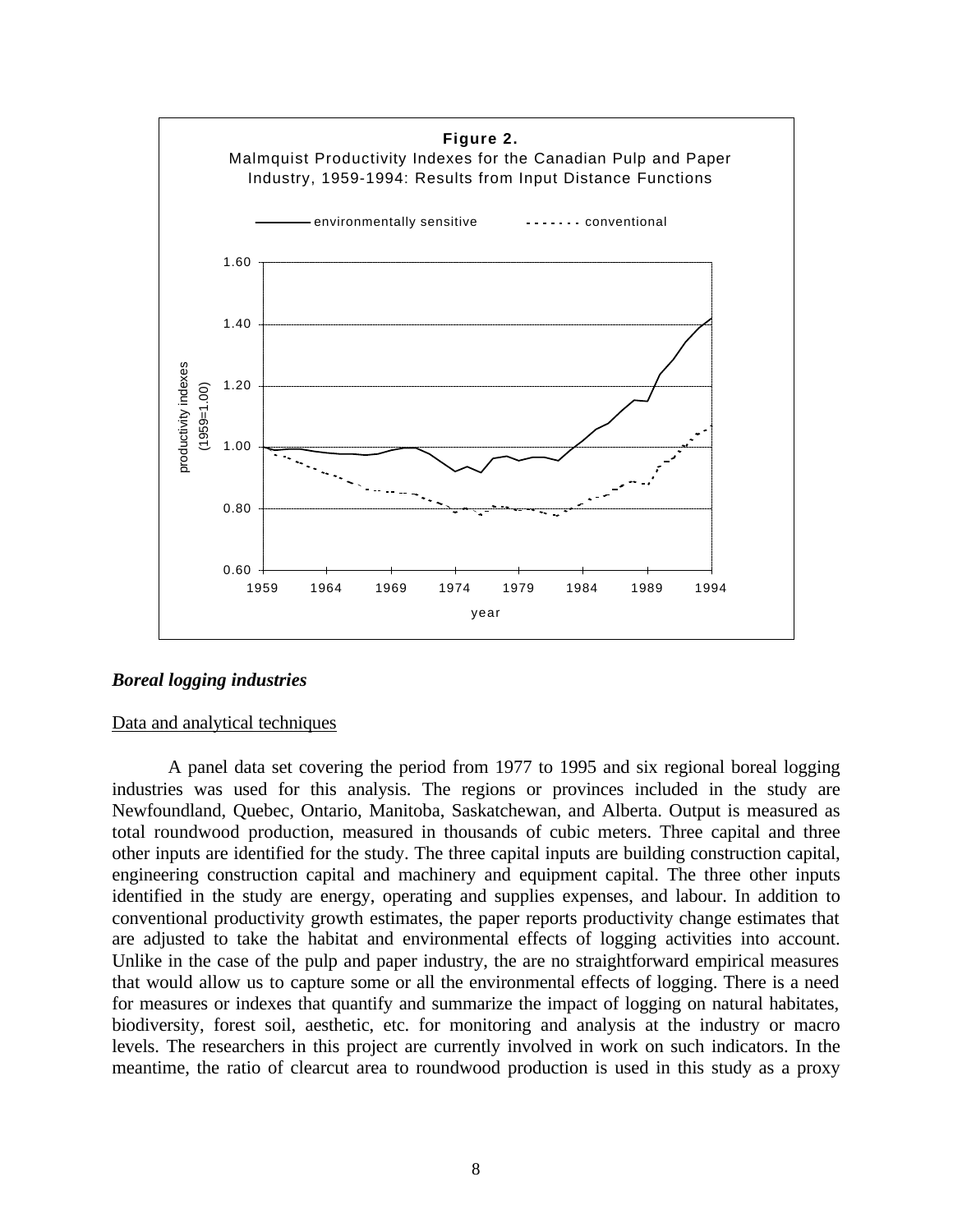variable for measuring these environmental effects as a first step towards more rigorous accounting of these effects in logging productivity research.

The production technology is modeled using a data analysis envelopment (DEA) model. To allow for the non-neutrality of technical progress, a recently proposed transitive measure of technical change is employed. A transitive measure of productivity change that combines technical progress and changes in the degree of productive efficiency is computed. A doublebounded Tobit model was then used to examine the effects of several region-specific variables on the degree of technical efficiency.

#### Regional efficiency and productivity change: estimates and analysis

The empirical investigation reveals that logging activities in the boreal industry are characterized by substantial and persistent efficiency differentials. In particular, the average annual financial loss due to technical inefficiency in the most important boreal logging regions, namely Quebec and Ontario, amounted to over \$240 million per year for the period from 1977 to 1995. The average annual loss due to technical efficiency for all the six boreal regions was about \$270 million per year. Newfoundland had the lowest level of technical efficiency, followed by Ontario, Quebec and Manitoba, all of which had average efficiency levels ranging from 81 to 89 percent. Alberta had the highest level of technical efficiency, with an average of 100 percent. Saskatchewan had the second highest efficiency score, at 95 percent.

The estimates from the Tobit analysis of efficiency differentials indicate that forest resource characteristics such as forest density (i.e. roundwood harvest per area) and proportion of hardwood production were found to have positive effects. There was also evidence of significant positive scale effects. Engineering construction per area, the share of logging in regional employment and regional cyclical factors were found to be negatively related to the degree of technical efficiency.

The overall rate of improvement in the degree of technical efficiency in the boreal region was slow, at an annual rate of 0.31 percent per year. Our estimates also indicate that the unit isoquant in the boreal forest harvesting industries shifted inwards at an average rate of 1.00 percent per year. As a result, total factor productivity in the boreal logging industry progressed at an average annual rate of 1.3 percent in the period from 1977 to 1995. However, when the productivity estimates are adjusted for environmental effects using the proxy variable mentioned above, technical change and total factor productivity estimates remain almost the same.

#### **Macro-economic Sustainability Indicators**

Current economic definitions of sustainable development tend to focus on non-declining well-being over time (Pearce, Barbier and Markandya, 1990). Several authors have identified a relationship between non-declining utility or well-being, and the underlying capital stock (Pearce and Atkinson, 1995). A well-established line of analysis has thus identified non-declining total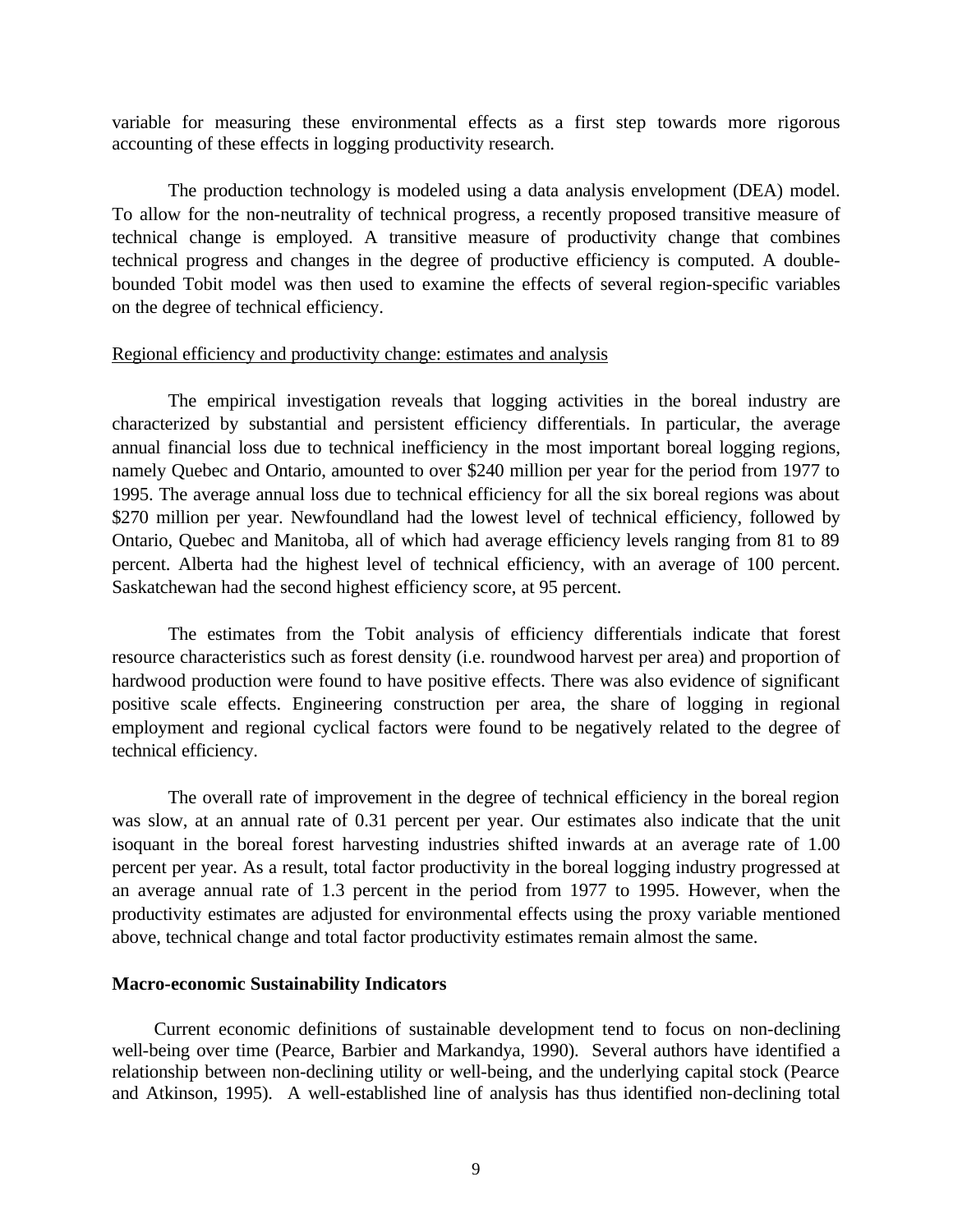capital stock, i.e. natural and man-made capital  $(K_n + K_m)$ , as a key condition for sustainable development (human capital is not included, due to measurement problems). Further, Hartwick (1977) has shown that the relationship between non-declining well-being and non-declining total capital stock equates to a requirement to invest the Hotelling rents from natural resource use (Pearce and Atkinson, 1995).

Hartwick's rule, then, requires us to reinvest the Hotelling rents from natural resource extraction, in either man-made capital or new natural capital. It is assumed that natural capital may be substituted by man-made capital (see discussion below). Our empirical work for the province of Alberta implicitly involves two applications of Hartwick's rule, namely EDP and PAM, focusing on the forestry and energy industries during the period from 1975 to 1990.

EDP is a measure of environmentally adjusted GDP that takes into account not only manmade capital capital depreciation  $(\sigma_m)$  but also depreciation of natural resources and environmental assets  $(\sigma_n)$ . That is, EDP is obtained from the conventional Net Domestic Product (NDP) measure by further subtracting the estimated value of natural resource depletion. If two economies have the same rate of growth of NDP, but one economy is depleting its natural capital at a lower rate, the EDP will reflect that the two economies are contributing differently to their future welfare. This calculation can be represented as:

$$
EDP = GDP - \sigma_m - \sigma_n \tag{3}
$$

The second indicator of sustainability computed in this study is the Pearce-Atkinson Measurement (PAM). Simply, the PAM isolates the depreciation of capital from total growth. It is based on the premise that an economy is sustainable if savings (S) exceed the combined depreciation of man-made and natural capital ( $\sigma_{m} + \sigma_{n}$ ). When PAM is positive, the economy is following a sustainable path. Numbers are divided by income in order to give a more accurate measurement, resulting in PAM<sub>2</sub>. This calculation can be represented as:

$$
PAM_2 = S/Y - \sigma_m/Y - \sigma_n/Y
$$
 [4]

Both of these indicators are limited by some common parameters. The most important limitation is that both measurements relate only to weak sustainability. Accordingly, they both assume that man-made and human capital are completely substitutable. Many ecologists disagree with this assumption. If the assumption does not hold up, then depletion of natural resources and the environment cannot be compensated for with growth in physical capital. Accurate measurements of sustainability are thus no longer being obtained. Another limitation is that these indicators measure only depletion of nature, but not degradation. Hence, the value of timber extraction in forests is considered but not the viability of the forest as a wildlife habitat from such intrusions as roads.

The results showed that generally, Alberta had experienced sustainable growth in the given time period. The "Green" GDP (EDP) for the forestry industry grew substantially. Another EDP was taken for the energy sector, which also grew over the 1975-1995 time period.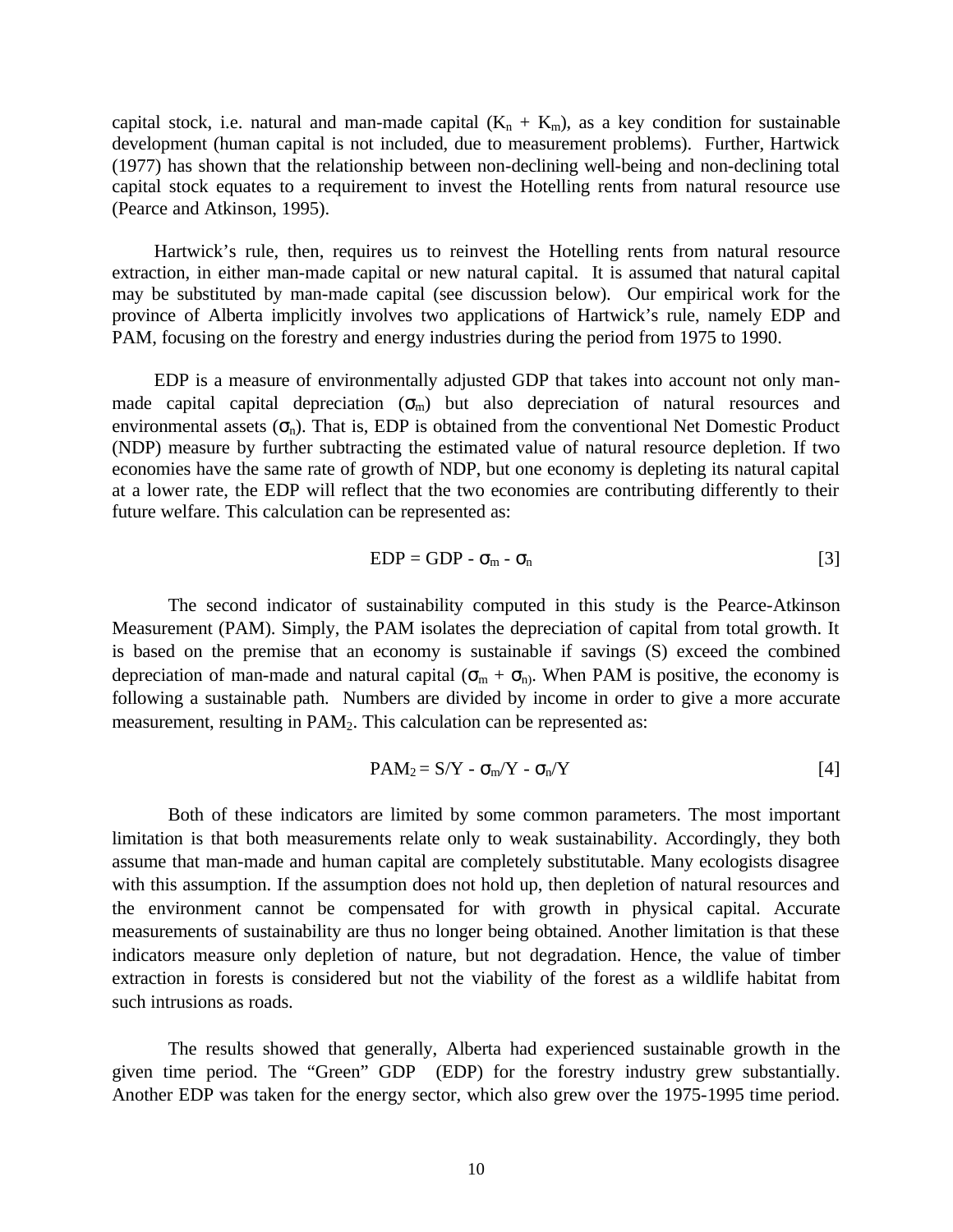See Figure 3. Interestingly, levels of GDP and EDP differed by as much as 10% for both the forestry and energy sectors. The Pearce Atkinson Measurement indicator was usually greater than zero. Notably, more negative results occurred in the latter decade (1985-1995) than the earlier decade (1975-1985).

These two indicators demonstrate a generally sustainable path of development for Alberta, given their limitations. In the last 25 years, Alberta's decisions about usage of forests, oil and gas, have resulted in growth patterns that allow for consistent levels of usage in the future.

This work also neatly demonstrates how environmental sustainability can be clearly and unambiguously incorporated with traditional measures of economic growth, such as GDP. Efforts should be made to increase data available on depreciation of environmental resources such that "Green" GDP and Pearce Atkinson Measurements are more comprehensive and have more information to be compared with. As well, efforts should be made to develop "strong sustainability" indicators, i.e. indicators that take into account substitutability of natural and man-made capital in a relatively unambiguous way. See Pearson and Veeman (1999) for additional details.

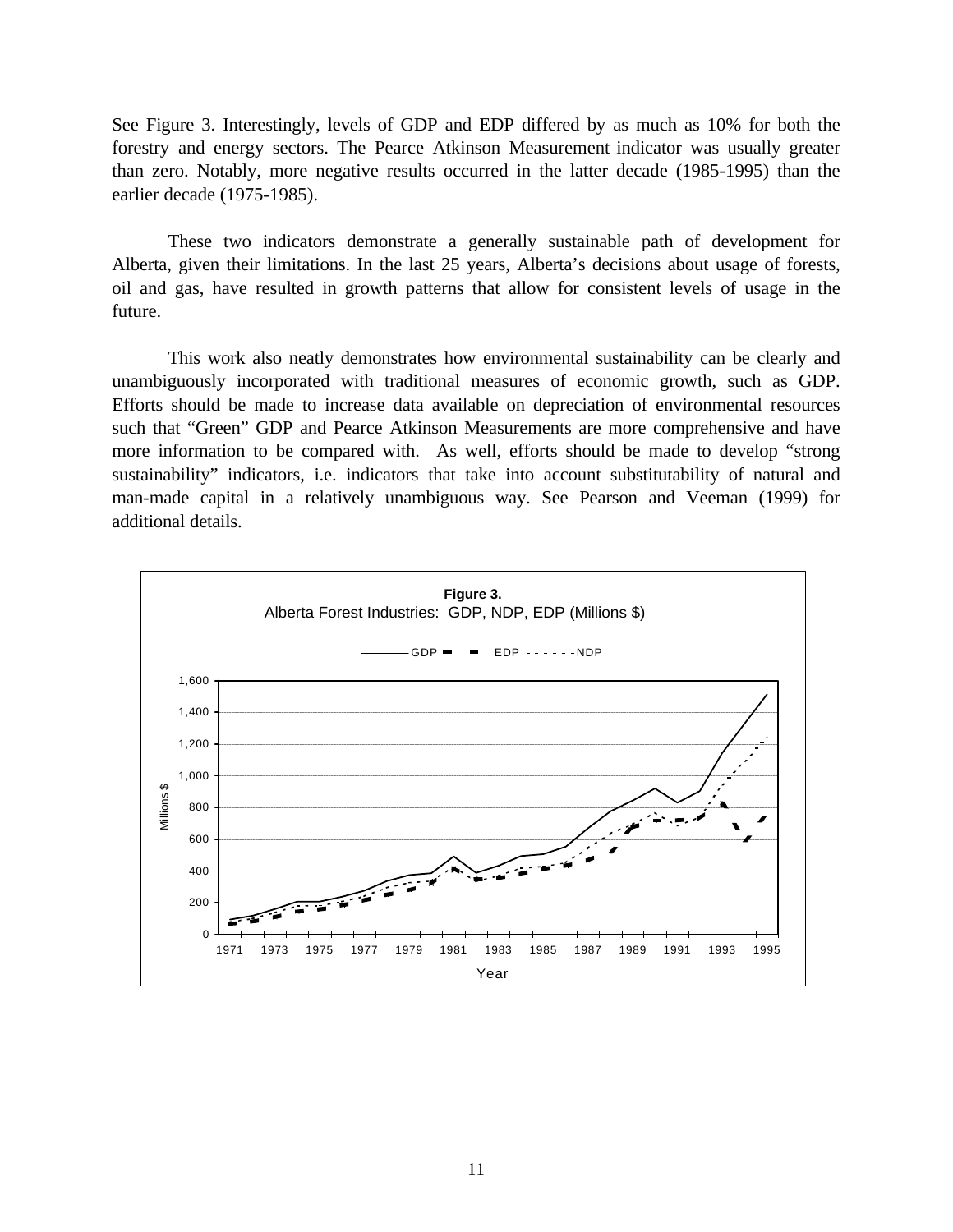#### **Time Preference and Tenure Rights**

In Taylor's (1999) analysis of policy issues relating to time preference, simulated forest management scenarios were developed that demonstrated combinations of the four tested characteristics, namely time preference, the ordering of gains and losses, the goods effect, and uncertainty. The impact of individual demographics on choice was also explored. Questions were created that asked interviewees to choose between a series of two scenes presented in graph format (a discrete choice questionnaire). Each scenario, describing a 100-year time frame, involved two goods, timber and recreational use. The surveys also included questions on individual demography.

Surveys were distributed to Public Advisory Councils across Alberta, eight of which responded. PAC's were chosen because they were accessible. As well, the people on the committees, consulting bodies for Alberta Forest Management Agreements, were familiar with the forest industry. From these select interviewees, results were to be extrapolated onto society at large.

With respect to time preference, the results demonstrated that individuals favoured forest management scenarios that produced a stable flow of benefits over the 100-year time frame. Given the two scenarios, respondents preferred scenarios with flat time paths over scenarios that were characterized by large variation from a constant time path. With respect to gains and losses, scenarios with losses ahead of gains were preferred over scenarios with gains ahead of losses. With respect to variation, respondents preferred scenarios with lower (5%) variance bounds than with higher (10%) variance bounds. The results also suggest a goods effect, in that different discount rate preferences were observed for timber and recreation.

Based on these results, future forest management policies that attempt to accommodate public concerns should consider these preferred characteristics. Plans should emphasize a stable forest management plan, inclusive of a variety of forest usages, that stress gains in the future over gains today followed by future losses. See Taylor (1999) for more details.

Hegan and Luckert's (2000) work on forest tenure rights derives theoretical estimates of the volume returns to ACE investments with varying constraints imposed on the forest. In addition, the paper explores the pragmatic question of the financial feasibility for tenure holders of adopting sustained yield programs such as ACE.

To test the effectiveness of ACE in changing harvest volumes, a set of timber supply models were constructed. Each model went through 200 time periods, representing years, under varying constraints. These constraints included the age distribution of the initial forest inventory (juvenile, mature); the species composition of the annual allowable cut (coniferous/deciduous); the type of effective forest management investment (intensive/extensive), and the harvesting flexibility around the annual allowable cut.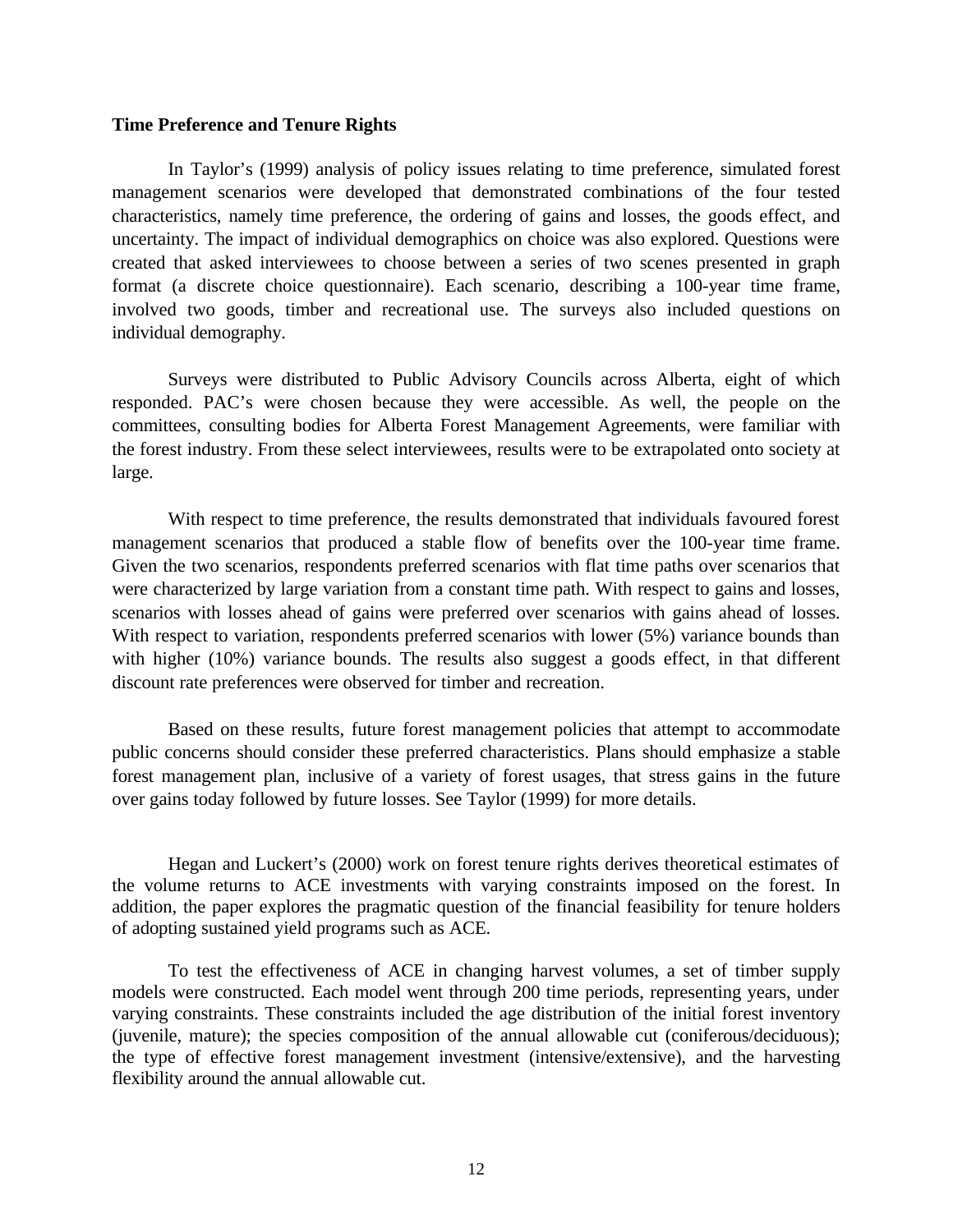The results show that positive ACE volumes occur only with restricted circumstances. If the initial forest structures are dominated by juvenile trees, then ACE volumes are neutral or negative. If initial forest structures are dominated by mature trees, and if both deciduous and coniferous volumes are included in calculations, then ACE volumes are positive or negative. If initial forest structures are dominated by mature trees, and only coniferous volumes are accounted for, then and only then are ACE volumes consistently positive.

Obtaining positive ACE volumes is a necessary but not sufficient condition for the ACE program to entice tenure holders to participate; it should also be viewed as a positive financial investment. To determine the economic criteria pursuing an investment, net present values are taken into account for the potential ACE investments, at a discount rate of 2% and with moderate stumpage fees. The only positive net returns occur when the initial forest is mature and only coniferous volumes are counted. Within this situation, returns are higher with extensive rather than intensive investments. Even with these given circumstances, it is uncertain whether it would be in society's best interest for an investment to be pursued. Deciduous volumes are ignored in these calculations, and adverse effects on hardwood trees may be overlooked.

This report brings considerable doubt to future policy makers of the efficacy of adopting the ACE program. Using a 200-year model, only in restricted circumstances do ACE investments make sense in terms of increasing forest volumes and producing a positive financial return. It brings doubt as to whether forest companies in Alberta would be willing to adopt the program, and whether the adoption of the plan is in society's best interests. Additional details are provided in Hegan and Luckert (2000).

## **MANAGEMENT APPLICATIONS**

#### **Environmentally Sensitive Productivity Analysis**

Productivity growth is crucial for the maintenance of the position of the Canadian forest sector in the world market and for the ability of this sector to continue to make its significant contributions to the national economy. This study employed techniques that allow researcher managers, investors, company leaders and policy makers to gauge the performance of the forest industries more accurately. The following important policy and management implications are drawn from the results of the productivity studies reported above.

1) The results and implications of conventional measures of productivity growth need to be interpreted with caution. By ignoring the environmental contributions of pollution abatement activities in the Canadian pulp and paper industry, these estimates have underestimated true productivity growth in that industry and thus the benefits of additional  $R \& D$  or additional capital investment in the industry.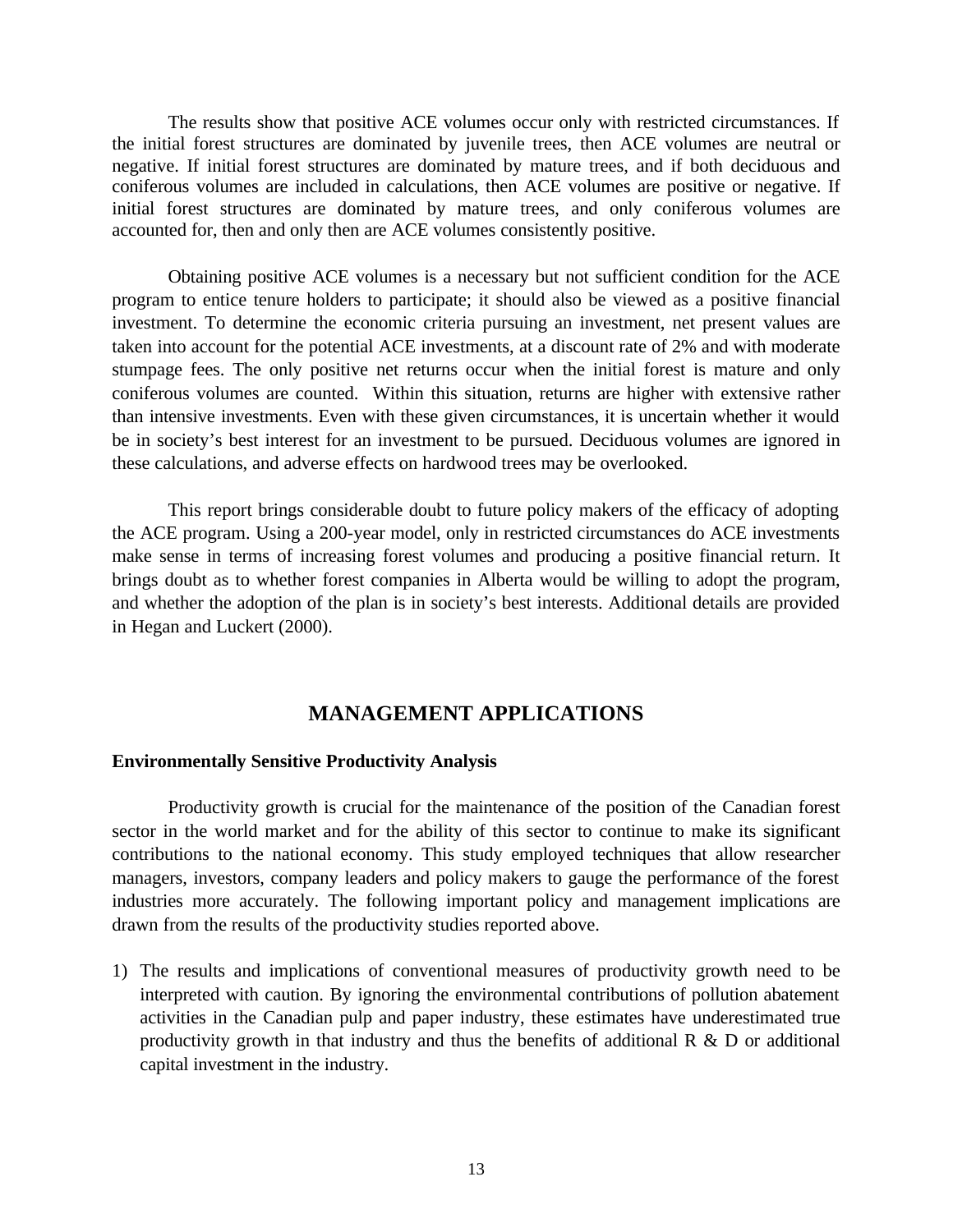- 2) The increasing trends in the marginal producer cost of pollution abatement for the two traditional water pollutants (BOD and TSS) indicates the need for a search of more cost efficient environmental or regulatory instruments. It also indicates the need for enhanced investment in the search for improved pollution abatement technologies for the Canadian pulp and paper industry.
- 3) The persistence of significant efficiency differentials among the boreal logging regions points to the importance of the consideration of regional factors in the design of policies aimed at regulating these industries. The evidence indicates that technical efficiency is positively correlated with scale of production and forest stand characteristics such as density and share of hardwood harvested.
- 4) There was no evidence of significant improvement in the estimated boreal productivity growth rates when environmental effects are incorporated into the analysis using the proxy clearcut/production ratio variable. Although the variable used to capture environmental effects of forest harvesting is a crude one, it does serve as a rough measure of changes in forest harvesting regimes. Therefore, the absence of any superiority in the environmentally sensitive measure over the conventional one is cause for concern. What does this finding indicate? Does it indicate the weakness of the environmental effect proxy variable that has been used here? Or does it indicate that the industry is only experimenting with new forest harvesting regimes or that these new approaches would have to be greatly expanded before we could see significant changes at the regional or aggregate levels? These are important questions that call for a closer examination of the response of the forest logging industry to public environmental concerns over the last few decades.

## **Macro-economic Sustainability Indicators**

- 1) As with the environmentally sensitive productivity analysis, this study demonstrates that conventional growth measures should be interpreted with caution. It is clear that depreciation of man-made capital detracts from real growth. With natural capital, measurable only in uncertain and indirect terms, this depreciation is somewhat less obvious. Yet declines in stock of forests, as well as oil and natural gas reserves, have an impact on what can be produced in the future equal in significance to declines in manmade capital. Environmentally adjusted NDP offer a comprehensive and clear measurement of depreciation in natural capital.
- 2) Alberta's growth in the decade 1985 to 1995 shows a decrease in years of sustainable growth over the previous decade. This suggests closer attention should be paid towards environmental resource depletion in the province. Policies and regulations from both the public and private sector should reflect a realization that natural capital depletion needs to be substituted with adequate environmental or man-made capital creation.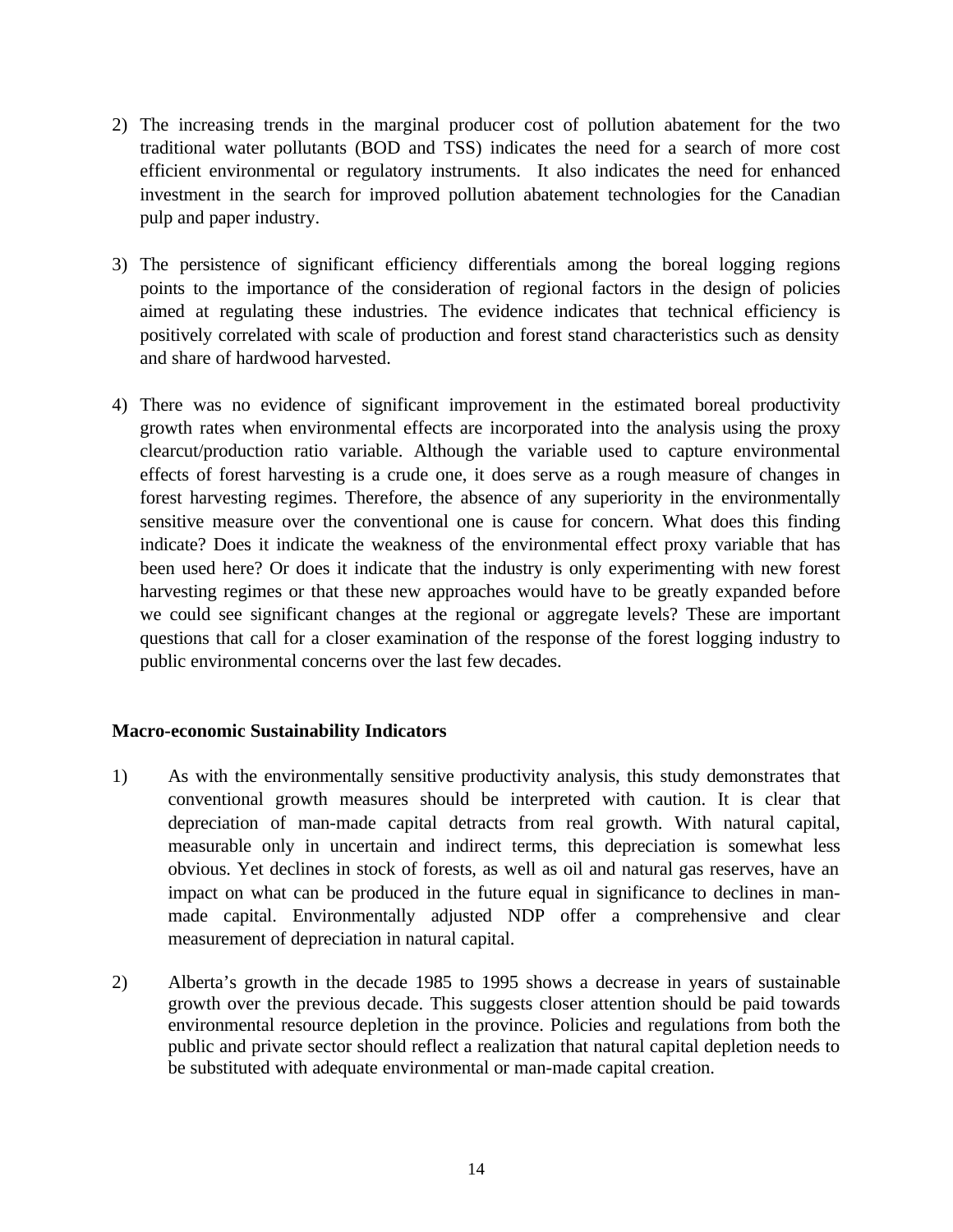3) Further research needs to be done to determine the degree of capital substitutability in the circumstances of Alberta. Capital stock contributes to future production. It is yet to be determined whether a decline in man-made capital stock is truly comparable to a depletion of oil reserves or forest lands in restricting future production. A risk exists that there is a critical minimum level of forestland or mineral reserves that once reached, cannot be built up from, thus permanently limiting the extent of natural capital in the province. If such a level exists, it is crucial it is discovered before resource depletion meets it.

## **Time Preference and Tenure Rights**

- 1) The time preference work undertaken by Taylor indicates the presence of a public preference in Alberta forest communities for a stable flow of benefits over forest planning scenarios, as well as the presence of different time preference rates for timber versus recreational use. Based on these results, future forest management policies that attempt to accommodate public concerns should consider these preferred characteristics. Plans should emphasize a stable forest management plan, inclusive of a variety of forest usages, that stress gains in the future over gains today followed by future losses.
- 2) The work on forest tenure rights tells us that there are several points that stakeholders need to note.
	- a) Even before consideration of the type of sustained yield program adopted, the entire paradigm of sustained yield forestry management needs to be brought into question. In recent decades, governments have been eager to adopt forestry management regimes with smooth flow harvest, such as ACE, without sometimes considering the full costs and benefits of the program. Yet economists have long considered sustained yield a dubious policy guideline on a variety or fronts. Amongst the various concerns, the policy does not allow for non-timber usages of the forest. As well, it does not allow for flexibility in harvesting according to market conditions. Serious evaluation must be given as to what the goals of forestry management are before policies relating to one paradigm, sustained yield, are imposed.
	- b) Given that sustained yield is a desirable goal, the allowable cut effect program must be considered for its potential to achieve SY goals.
		- i) Some factors that have appeared to impede the success of the program can be altered by an adjustment in government policy. For instance, the collection of stumpage fees on the enlarged annual allowable cut could be removed. As well, AAC rights could be more firmly secured, and extra AAC volumes confirmed, so that investors enter into the program with more certainty. Finally, other programs that inadvertently compete with the ACE program to encourage silviculture, such as reimbursement programs or requirements, exhaust invest opportunities, leaving little for ACE to stimulate. These programs could be streamlined to allow for a more efficient application of the ACE investment program.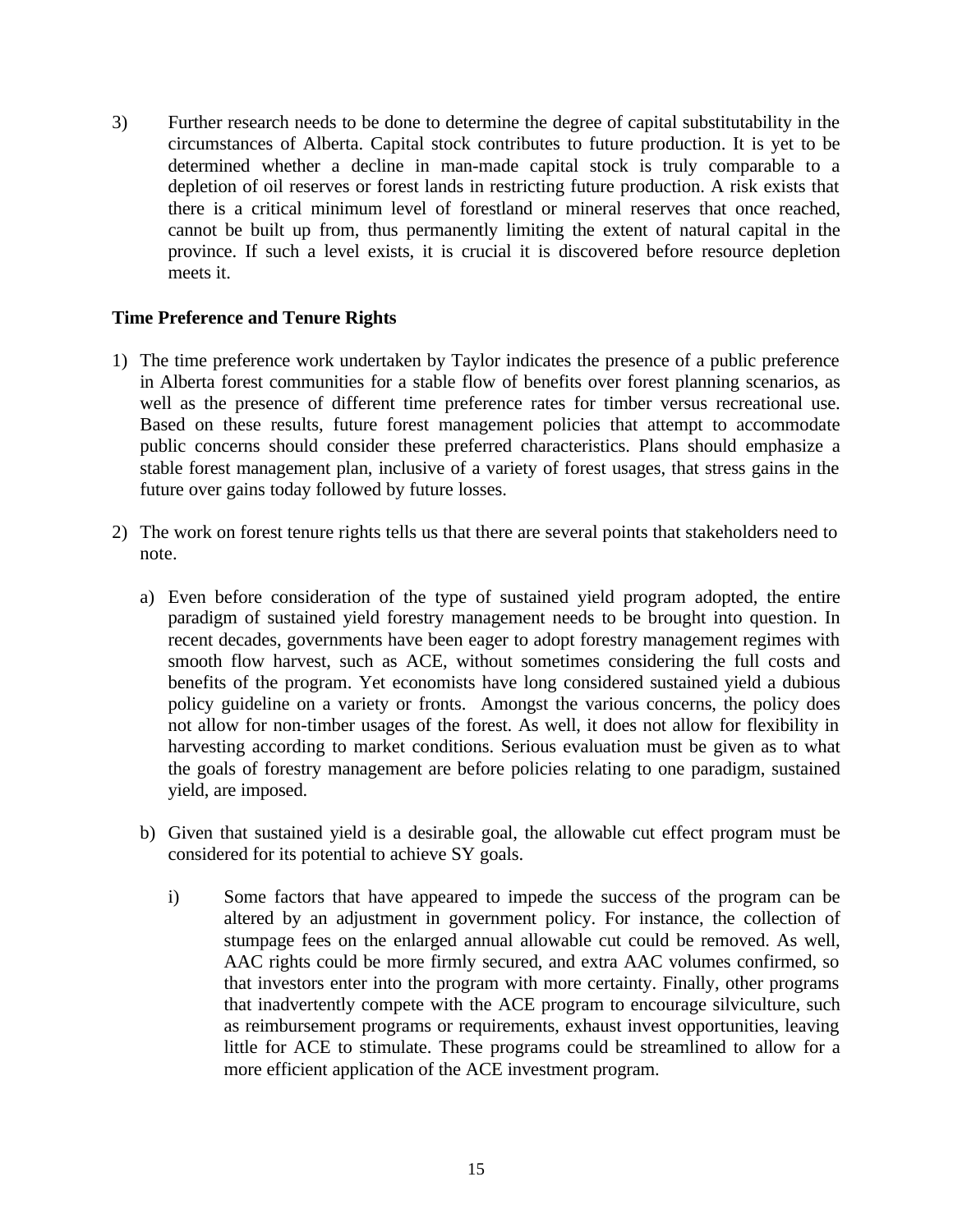ii) Some factors are more difficult to be resolved by policy adjustments and demand a reevaluation of ACE as a policy mechanism for achieving sustained yield. For example, some investors do not use the extra annual allowable cut granted to them, undermining the purpose of the policy.

## **CONCLUSIONS**

The research components of this project have explored different issues related to the sustainable management of Canadian forests. Hailu's work focused on the analysis of productivity trends in the forest sector both in conventional and environmentally-adjusted ways. The macro level sustainability of Alberta's economy was the focus of the research by Pearson. Taylor and Hegan and Luckert explored policy issues relating to time preference and forest tenure rights.

Hailu has analyzed productivity trends in the Canadian pulp and paper and the boreal logging industries. These analyses were done in ways that account not only for marketed inputs and outputs but also for changes in the environmental effects of these industries. Adjustments for environmental effects are especially important in the case of resource based industries such as the Canadian pulp and paper and logging industries.

The productivity and efficiency estimates were generated using input distance function analysis in the case of the pulp and paper industry and through the use of data envelopment (DEA) analysis for the boreal logging industries. The pulp and paper industry uses national industry time series data covering the period from 1959 to 1994 and generates both conventional and environmentally sensitive estimates of productivity change. The logging study is based on panel data set covering the period from 1977 to 1995 for six boreal logging regions, namely, Newfoundland, Quebec, Ontario, Manitoba, Saskatchewan and Alberta.

The empirical results for the pulp and paper indicate that conventional measures that ignore the environmental benefits of the industry's pollution abatement activities understate the true productivity growth that occurred in the industry over the 36 year period covered in the study. When measured in ways that take the environmental benefits of pollution control into account, it was estimated that the average annual rate of productivity growth for the industry was 1.00%, higher than the conventional estimate (of 0.19%) obtained from the same data set or the estimates obtained for the same industry by previous studies.<sup>2</sup> R & D research expenditure managers, industry leaders and investors need to be aware of the extent to which traditional estimates of productivity growth can distort our understanding of the performance of industries that invest heavily in pollution abatement activities. The empirical results also indicate that the producer marginal costs of pollution abatement for the two traditional water pollutants of BOD and TSS from the pulp and paper industry have been rising steadily over the years, suggesting

<sup>&</sup>lt;sup>2</sup> See, for example, Sherif (1983), Martinello (1985) and Frank et al. (1990).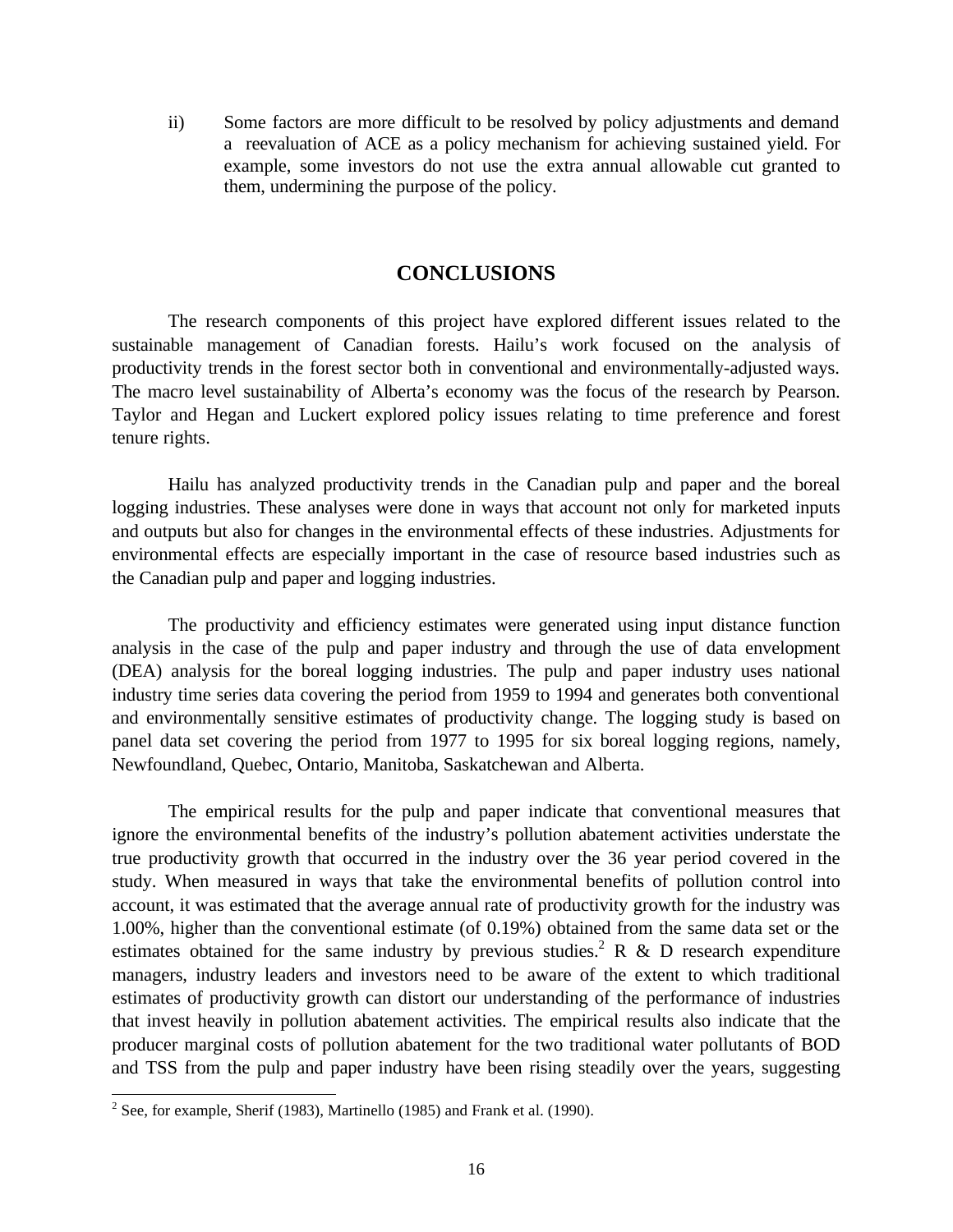the need for more efficient environmental protection or regulatory instruments as well as for investment in the search for improved pollution abatement technologies.

The investigation into the trends and determinants of productive performance in the boreal logging industries also revealed several interesting points. First, the empirical evidence indicates the presence of substantial differences in the levels of technical efficiencies across the provinces. Technical efficiency in forest harvesting is positively correlated with forest density, the proportion of hardwood harvested from the forest and the scale of production. The intensity of engineering construction capital, relative to area harvested, was found to be negatively correlated with the degree of productive efficiency. While the rate of improvement in technical efficiency progressed at an average annual rate of 0.31 percent, the rate of technological progress in boreal forest harvesting was estimated to be 1.00 percent per year, thus resulting in a combined productivity growth estimate of 1.3 percent per year for industry. There was, however, no evidence of superior environmentally adjusted growth estimates. This absence of strong positive overall trends in forest harvesting regimes despite the growing public concern regarding forest management in the last three decades calls for a closer examination.

The study focusing on green accounting at the macro level has empirically implemented two indicators of sustainability with respect to Alberta's forest and oil and gas industries. These are environmentally-adjusted gross domestic product (GDP), or "green" GDP, and the Pearce-Atkinson measure (PAM) of weak sustainability. Both indicators generally point to a sustainable path for Alberta's economy, for the period studied. "Green" GDP, for the forest industry and for the province, shows overall increases from 1971 to 1995. GDP adjustments for timber and energy depletions are found to be as high as 10% of provincial GDP at certain points in time, in spite of steady progress in the discovery of new oil and gas reserves. The GDP adjustments for harvested timber have risen, in the 1990s, to about 10% of the adjustments for net oil and gas depletions. The PAM indicator is generally greater than zero from 1976 to 1995, although lower during the second half of that time period.

The research on time preference explored individual choices regarding stability of forest utilization, time ordering of gains and losses, discount rate choices for timber versus recreational benefits as well as uncertainty. Data for this research was collected using a survey of Public Advisory Councils in Alberta based on a questionnaire that depicted forest use scenarios over a 100-year time frame. The study also explored the impact of individual socioeconomic characteristics on preferences. The results from this study revealed several interesting points that should be taken into account in the design of forest management policies. First, a stable or 'flatter' spread of benefits was preferred to scenarios that involved large variations from a constant time path. Second, there is evidence of a preference for a sequence of flows with losses ahead of gains rather than vice-versa. Third, resource benefit flows with lower variability were found to be preferable. Finally, there is also evidence of a goods effect in that different discount rate preferences were observed with regards to alternative relating to timber as opposed to recreational benefits.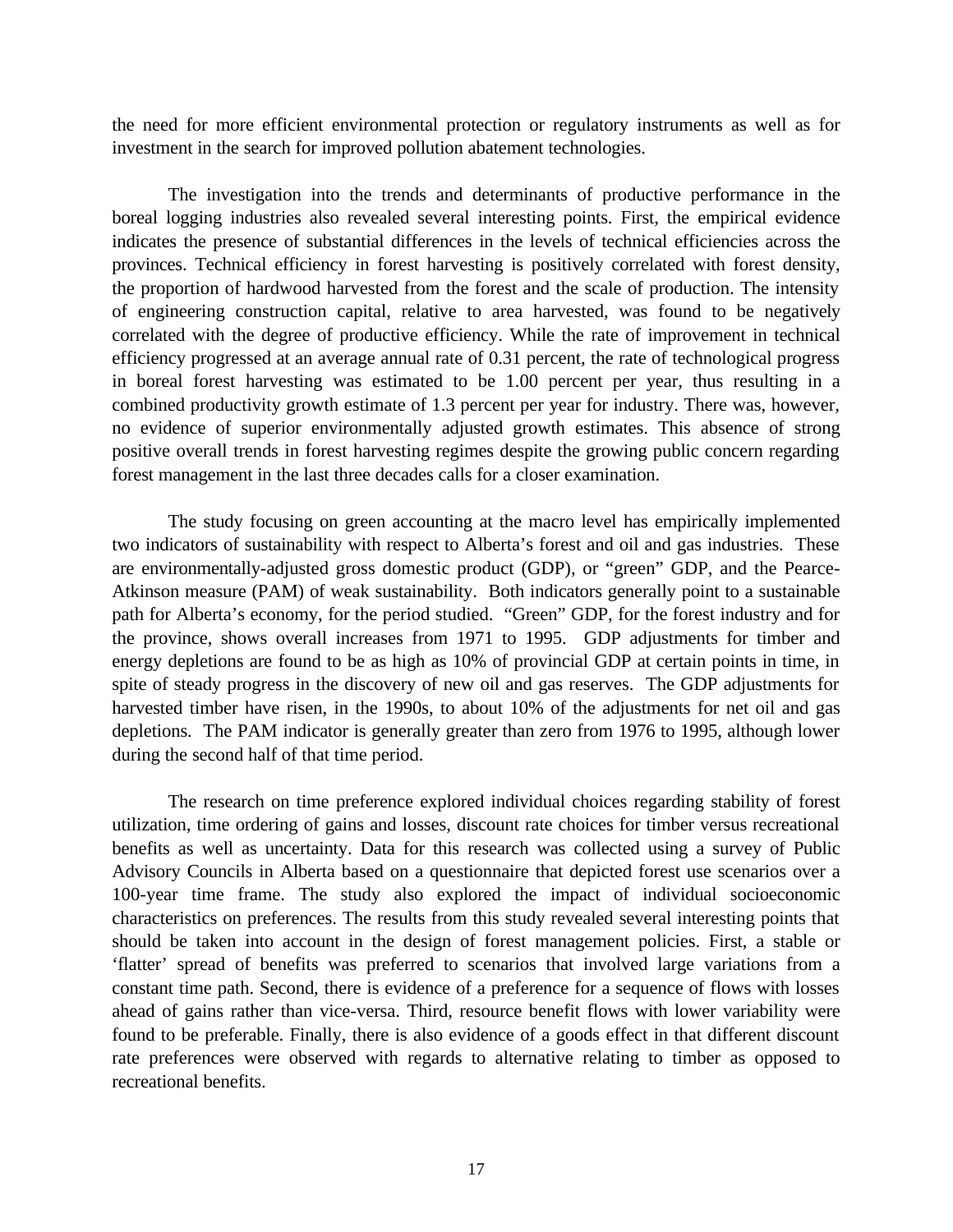Hegan and Luckert's work on forest tenures examined the potential effects of the allowable cut effect (ACE) mechanism that is currently being considered by forest policymakers in Canada. A timber supply model was used to optimize harvesting schedules to maximize net present values over a 200-year planning horizon. A number of scenarios are investigated with variations in intensity of silivicultural investments, beginning age-class distributions, levels of flexibility around the allowable annual cut (AAC), calculations of AACs based on coniferous and mixedwood volumes, and green-up constraints. The simulations indicate that positive returns to ACE occurred only when operating under harvesting constraints with a mature starting forest and AAC calculations that ignored deciduous volumes. And in those cases where there were positive returns to the ACE, returns were higher for extensive, rather than intensive investments. Combining these results with other potential impediments to the ACE, previously identified in the literature, the researchers conclude that the probability of tenure holders having incentives to undertake ACE investments is low.

#### **REFERENCES**

- Caves, D.W., Christensen, L.R., and Diewert, W.E. 1982. The economic theory of index numbers and the measurement of input, output and productivity. Econometrica. 50: 1393- 1414.
- Frank, D.L, Gebremichael, A., Oum, T.H., and Tretheway, M.W., 1990. Productivity performance of the Canadian pulp and paper industry. Can. J. For. Res. 20: 825-836.
- Hailu, A. (1998). Environmentally sensitive analysis of economic performance: Productivity and efficiency in the Canadian pulp and paper industry, 1959-1994. Ph.D. Thesis, Department of Rural Economy, University of Alberta, Edmonton, Alberta.
- Hailu, A. and Veeman, T.S. 1998. Nonparametric approaches to environmentally sensitive analysis of economic performance: Technical change and productivity growth in the Canadian pulp and paper industry, 1959-1994. Paper presented at the Am. Agri. Econ. Association Annual Meetings, Salt Lake City, Utah, August 1998.
- Hailu, A. and Veeman, T.S. 2000. Environmentally sensitive productivity analysis of the Canadian pulp and paper industry, 1959-1994: An input distance function approach. J. of Env. Econ. and Manage 40: 251-274.
- Hartwick, J.M. 1977. Intergenerational equity and the investing of rents from exhaustible resources. Amer. Econ. Rev. 67: 972-974.
- Hegan, L. and M. K. Luckert. 2000. An economic assessment of using the allowable cut effect (ACE) for enhanced forest management (EFM) policies: An Alberta case study. Can. J. For. Res. 30: 1591-1600.
- Martinello, F. 1985. Factor substitution, technical change, and returns to scale in the Canadian forestry industries. Can. J. For. Res. 15: 1116-1124.
- Pearce, D.W., and Atkinson, G. 1995. Measuring sustainable development. In The handbook of environmental economics. Blackwell, Oxford, U.K. pp. 166-181.
- Pearce, D.W., Barbier, E., and Markandya, A. 1990. Sustainable development: economics and environment in the third world. Edward Elgar, Aldershot, U.K.